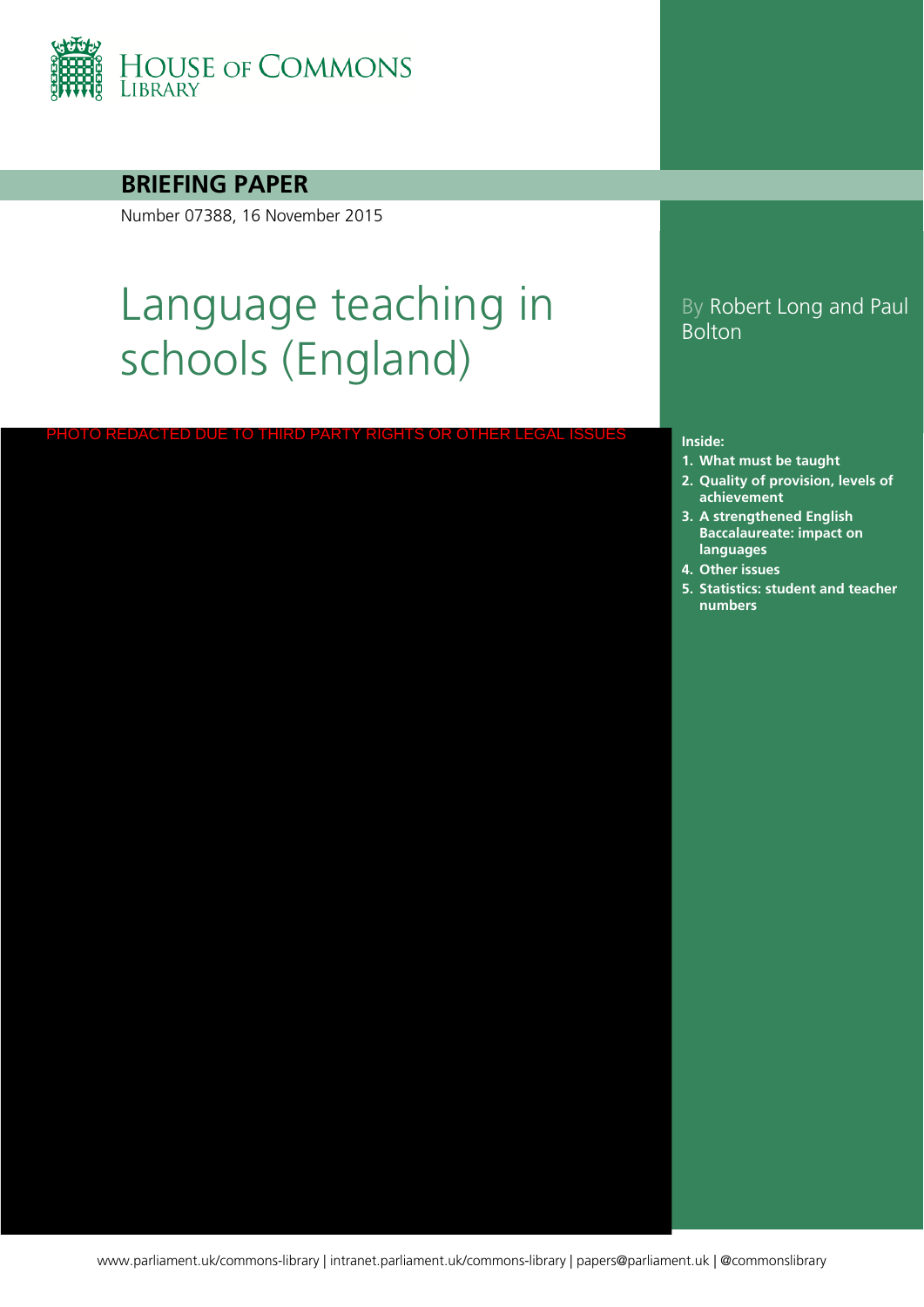## **Contents**

|                                                     | <b>Summary</b>                                                                                                                                                                                                                                                                                                                                                                                                                                | 3                                                                                   |
|-----------------------------------------------------|-----------------------------------------------------------------------------------------------------------------------------------------------------------------------------------------------------------------------------------------------------------------------------------------------------------------------------------------------------------------------------------------------------------------------------------------------|-------------------------------------------------------------------------------------|
| 1.<br>1.1<br>1.2<br>1.3                             | What must be taught<br>The National Curriculum: maintained schools<br>Requirements for languages<br>Programmes of study<br>Academies and Free Schools<br>GCSE, AS and A level subject content                                                                                                                                                                                                                                                 | 4<br>4<br>$\overline{4}$<br>5<br>6<br>$\overline{7}$                                |
| 2.<br>2.1<br>2.2<br>2.3<br>2.4<br>2.5<br>2.6<br>2.7 | Quality of provision, levels of achievement<br>Ofsted reports<br>Language teaching: support and quality<br>Language trainee teacher support<br>Quality of language teaching<br>European survey on language competences<br>British Council: Languages for the Future report<br>CfBT Education Trust and British Council report: Language Trends 2014/15<br>CBI survey on employers' views<br>All-Party Parliamentary Group on Modern Languages | 8<br>$\begin{array}{c} 8 \\ 9 \end{array}$<br>9<br>10<br>11<br>12<br>13<br>14<br>14 |
| 3.<br>3.1<br>3.2                                    | A strengthened English Baccalaureate: impact on languages<br>Introduction: performance measure<br>A strengthened EBacc: September 2015<br>Supply of language teachers: concerns and consultation                                                                                                                                                                                                                                              | 16<br>16<br>16<br>17                                                                |
| 4.<br>4.1<br>4.2                                    | <b>Other issues</b><br>Teaching community and less-commonly spoken languages<br>Chancellor's announcement on Mandarin teaching                                                                                                                                                                                                                                                                                                                | 19<br>19<br>20                                                                      |
| 5.<br>5.1<br>5.2                                    | <b>Statistics: student and teacher numbers</b><br>Student numbers<br>GCSE<br>A level<br>Language teachers                                                                                                                                                                                                                                                                                                                                     | 21<br>21<br>21<br>22<br>23                                                          |

Contributing authors **Robert Long, Social Policy, sections 1-4** Paul Bolton, Social and General Statistics, section 5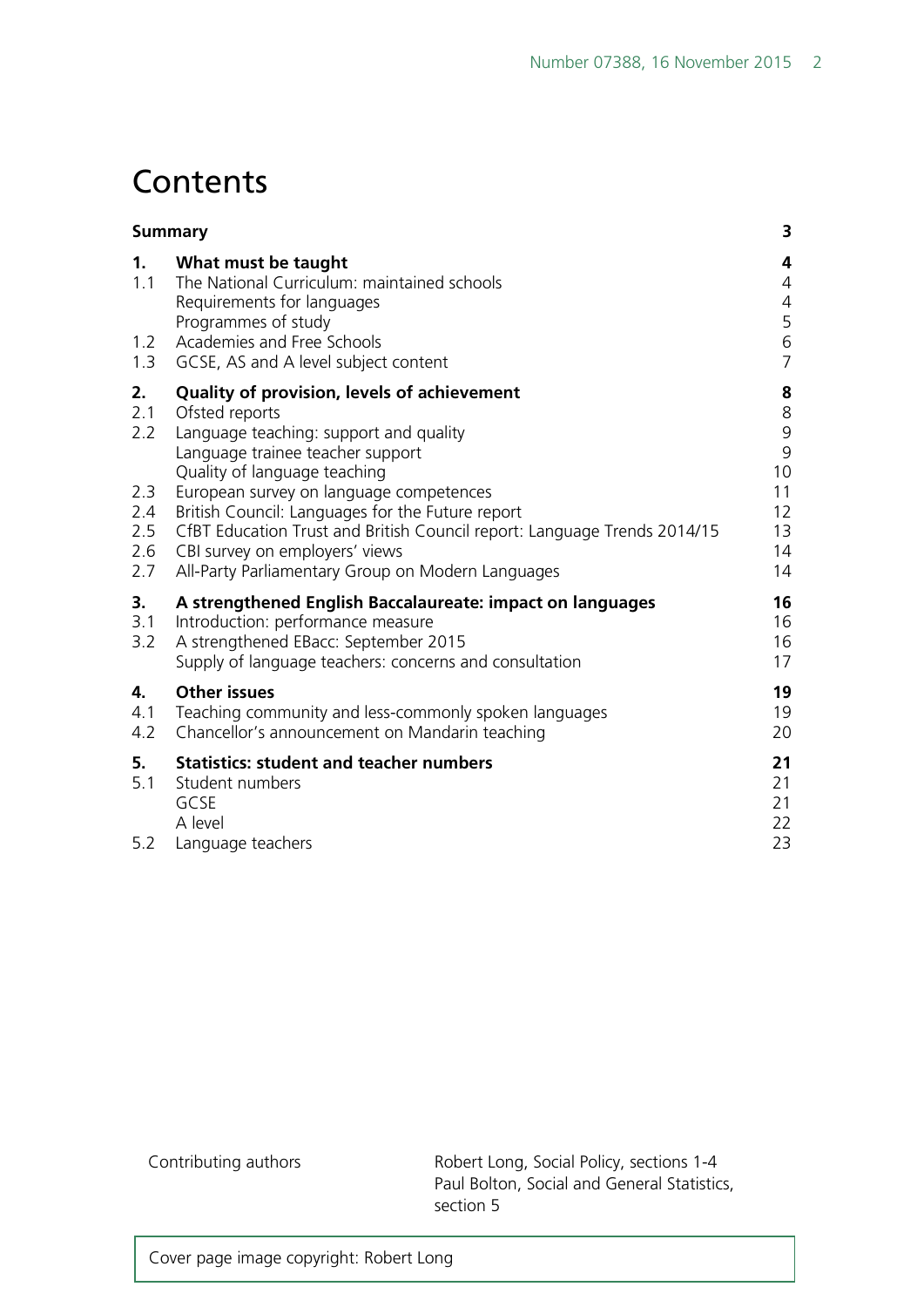## <span id="page-2-0"></span>Summary

Languages are a part of the National Curriculum in England from ages 7-14, with the requirements at Key Stage 3 specifying that a modern language is taught. Revised content for GCSE, AS and A level languages has been published for teaching from September 2016.

Most pupils beginning secondary school from September 2015 will be required to take a GCSE in a modern language under Government proposals for the English Baccalaureate (EBacc) to be taken by at least 90% of pupils.

Ofsted reports have found important strengths in language teaching in English schools, alongside significant weaknesses. A recent report on Key Stage 3 identified modern languages classes as requiring significant improvement, particularly in light of the introduction of the strengthened EBacc.

The majority of schools teach one or more of French, German and Spanish, but the Government does not promote the teaching of particular languages. Recently, concerns have been raised about the potential withdrawal of qualifications in lesser-taught languages such as Arabic, Japanese and Polish. The Government and Ofqual, alongside others, are in discussions on how to maintain the broadest possible range of languages at GCSE and A level.

Language learning in England is consistently poor when compared with foreign language learning in other countries, and there have been regular calls from industry and educational bodies for the levels of attainment to be raised.

This briefing relates to England only. It discusses the teaching of ancient and foreign languages, and does not include information on the teaching of English for students with another first language.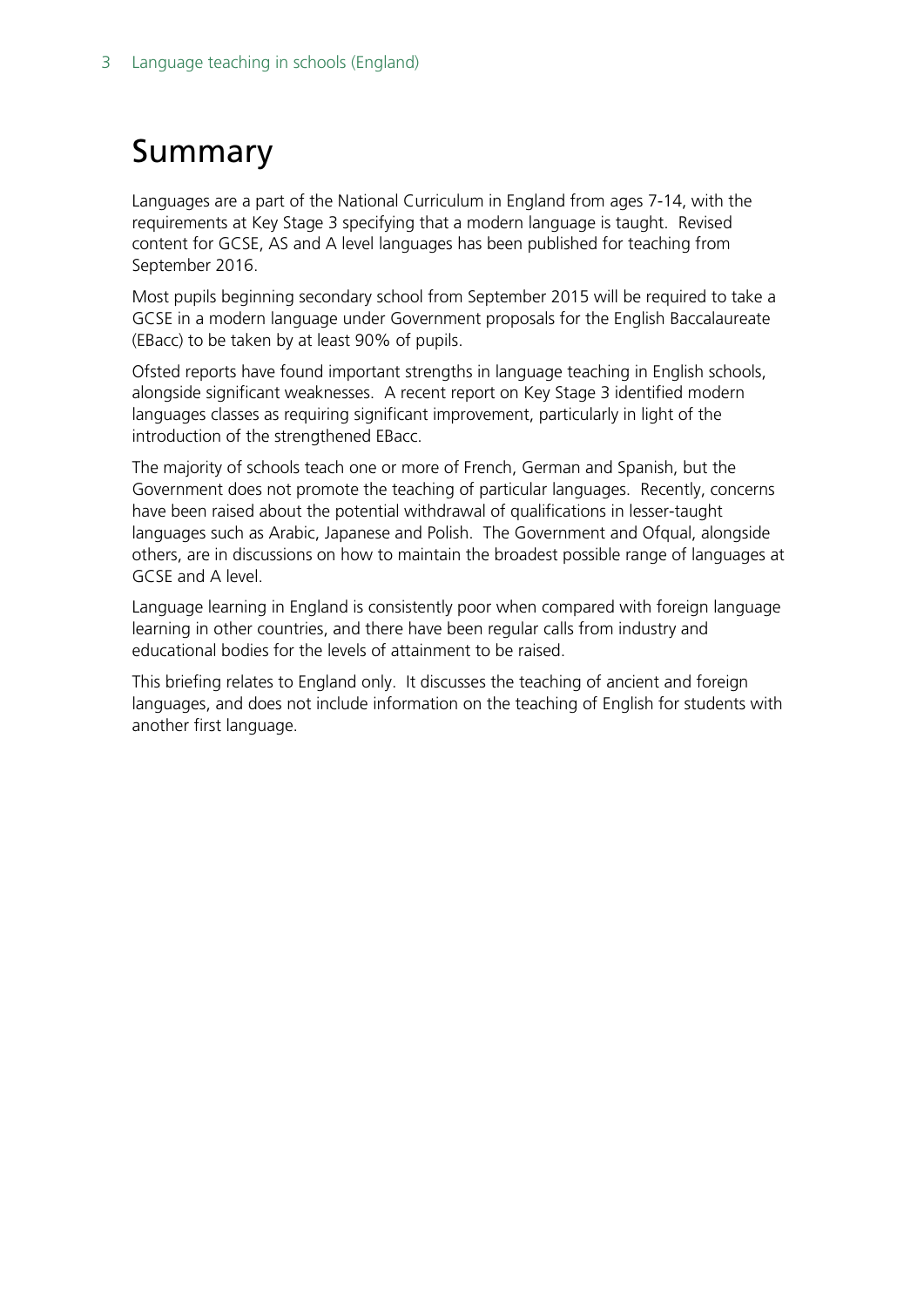## <span id="page-3-0"></span>1. What must be taught

### <span id="page-3-1"></span>1.1 The National Curriculum: maintained schools

#### <span id="page-3-2"></span>Requirements for languages

The National Curriculum must be taught in all local authority maintained schools in England.

The National Curriculum **[Framework](https://www.gov.uk/government/uploads/system/uploads/attachment_data/file/210969/NC_framework_document_-_FINAL.pdf)** sets out that languages are required to be taught at Key Stages 2 and 3; that is, from ages 7-14. At Key Stage 2, the requirement is for a foreign language to be taught; at Key Stage 3 the requirement is specifically for a modern foreign language.

After the age of 14, all pupils in maintained schools have a statutory entitlement to provision in four 'entitlement areas', one of which is the study of a modern foreign language:

[The other entitlement areas] and [a] modern foreign language are not compulsory national curriculum subjects after the age of 14, but all pupils in maintained schools have a statutory entitlement to be able to study a subject in each of those four areas.

- schools must provide access to a minimum of one course in each of the four entitlement areas
- schools must provide the opportunity for pupils to take a course in all four areas, should they wish to do so
- a course that meets the entitlement requirements must give pupils the opportunity to obtain an approved qualification.<sup>[1](#page-3-3)</sup>

At Key Stage 2 (ages 7-11), the Framework states:

Teaching may be of any modern or ancient foreign language and should focus on enabling pupils to make substantial progress in one language. The teaching should provide an appropriate balance of spoken and written language and should lay the foundations for further foreign language teaching at key stage 3.[2](#page-3-4)

At Key Stage 3 (ages 11-14):

Teaching may be of any modern foreign language and should build on the foundations of language learning laid at key stage 2, whether pupils continue with the same language or take up a new one.<sup>[3](#page-3-5)</sup>

The inclusion of languages at Key Stage 2 is fairly new, having been in place since September 2014. It was introduced as one of the changes made following the Coalition Government's National Curriculum review. The Library briefing on the [National Curriculum Review,](http://researchbriefings.parliament.uk/ResearchBriefing/Summary/SN06798) SN06798, provides background.

<span id="page-3-3"></span> <sup>1</sup> Department for Education, [The national curriculum in England: framework](https://www.gov.uk/government/uploads/system/uploads/attachment_data/file/210969/NC_framework_document_-_FINAL.pdf)  [document,](https://www.gov.uk/government/uploads/system/uploads/attachment_data/file/210969/NC_framework_document_-_FINAL.pdf) p7

<span id="page-3-5"></span><span id="page-3-4"></span> $^{2}$  Ibid., p213

Ibid., p215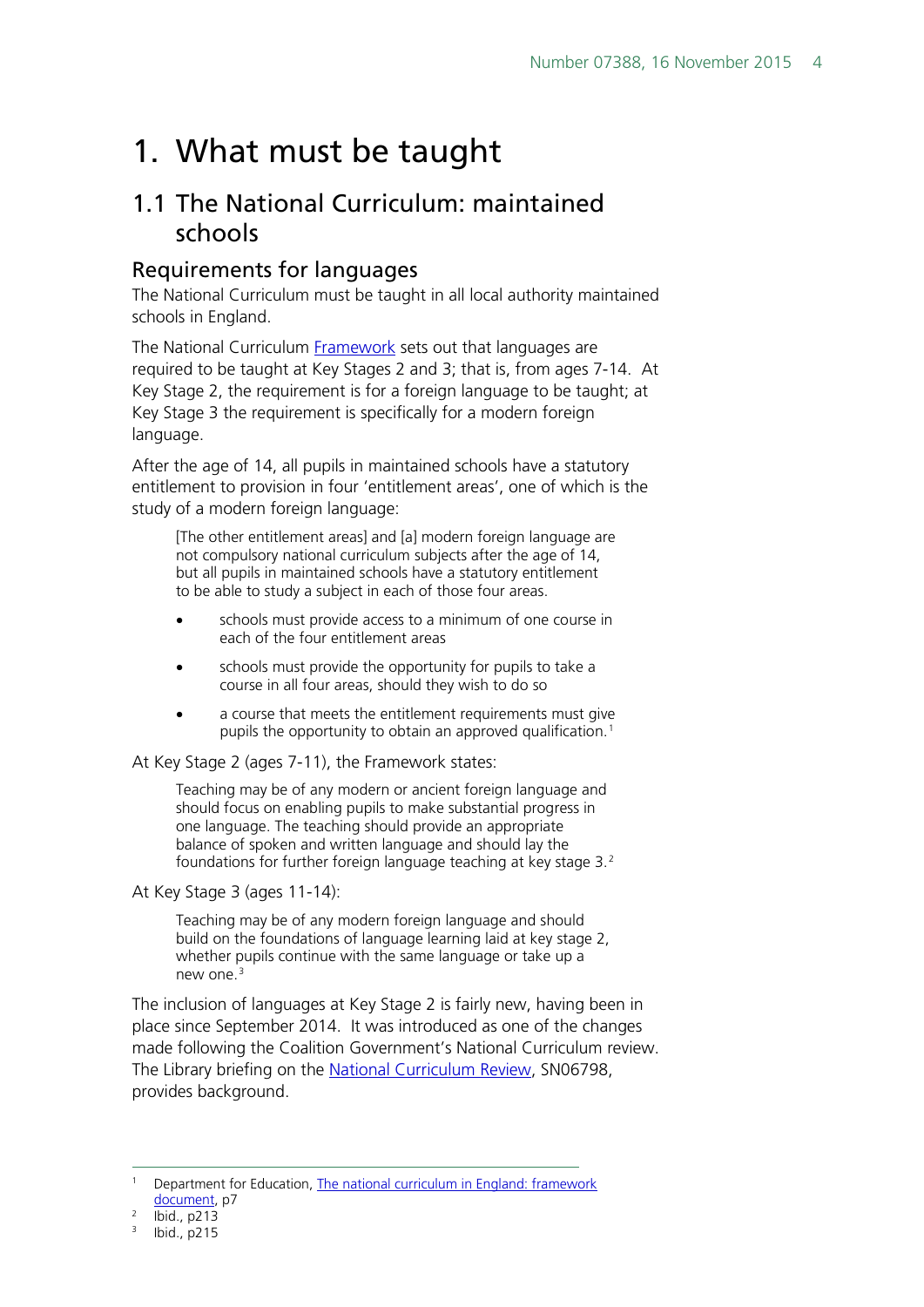#### <span id="page-4-0"></span>Programmes of study

[Programmes of study](https://www.gov.uk/government/publications/national-curriculum-in-england-languages-progammes-of-study/national-curriculum-in-england-languages-progammes-of-study) have been published for languages study at Key Stages 2 and 3.

The programme of study for Key Stage 2 states that:

Pupils should be taught to:

- listen attentively to spoken language and show understanding by joining in and responding
- explore the patterns and sounds of language through songs and rhymes and link the spelling, sound and meaning of words
- engage in conversations; ask and answer questions; express opinions and respond to those of others; seek clarification and help\*
- speak in sentences, using familiar vocabulary, phrases and basic language structures
- develop accurate pronunciation and intonation so that others understand when they are reading aloud or using familiar words and phrases\*
- present ideas and information orally to a range of audiences\*
- read carefully and show understanding of words, phrases and simple writing
- appreciate stories, songs, poems and rhymes in the language
- broaden their vocabulary and develop their ability to understand new words that are introduced into familiar written material, including through using a dictionary
- write phrases from memory, and adapt these to create new sentences, to express ideas clearly
- describe people, places, things and actions orally\* and in writing
- understand basic grammar appropriate to the language being studied, including (where relevant): feminine, masculine and neuter forms and the conjugation of highfrequency verbs; key features and patterns of the language; how to apply these, for instance, to build sentences; and how these differ from or are similar to English

The starred (\*) content above will not be applicable to ancient languages.<sup>[4](#page-4-1)</sup>

<span id="page-4-1"></span>Department for Education, National curriculum in England: languages programmes [of study,](https://www.gov.uk/government/publications/national-curriculum-in-england-languages-progammes-of-study/national-curriculum-in-england-languages-progammes-of-study) 11 September 2013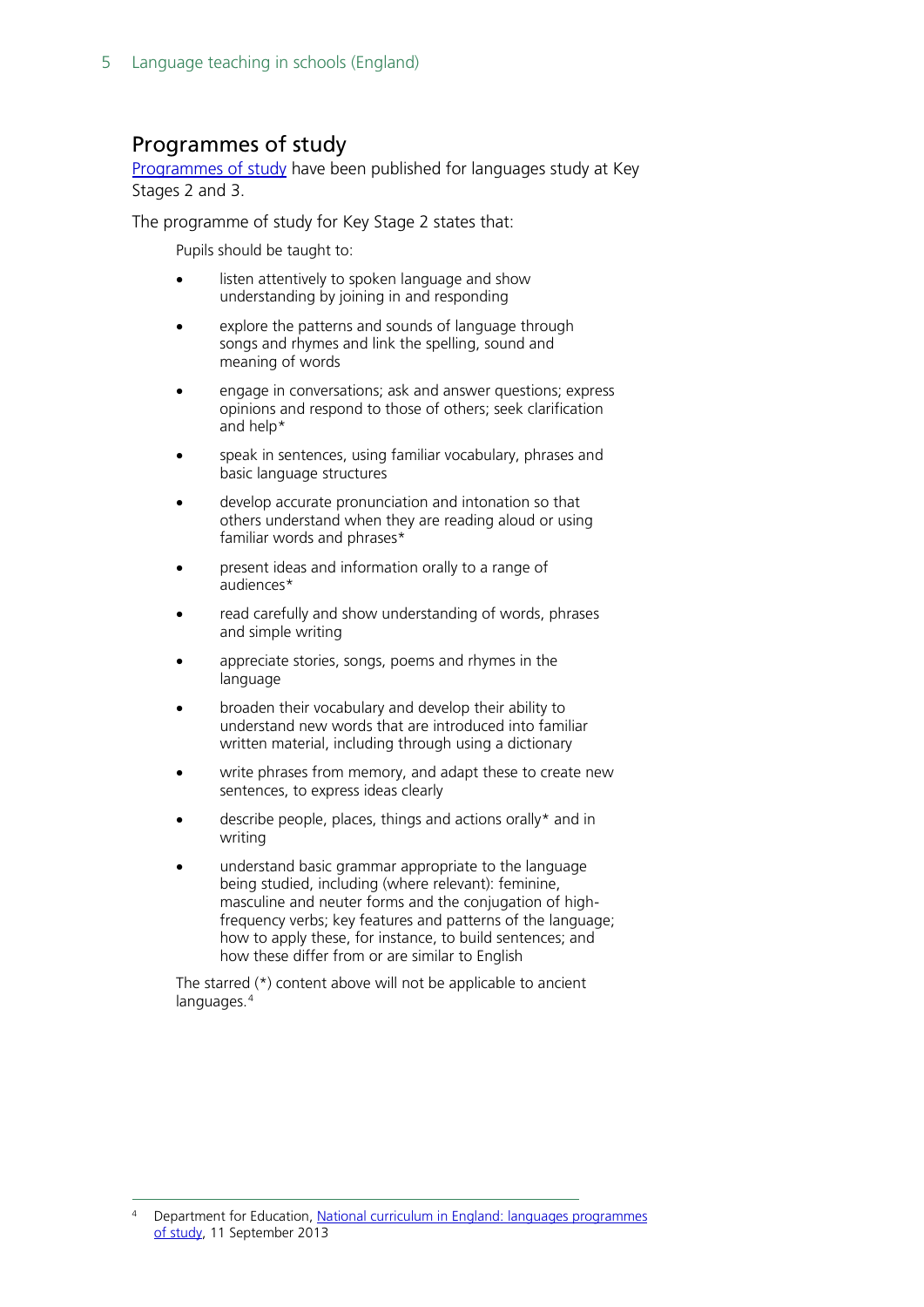The programme of study for a modern foreign language at Key Stage 3 states that:

Pupils should be taught to:

#### **Grammar and vocabulary**

- identify and use tenses or other structures which convey the present, past, and future as appropriate to the language being studied
- use and manipulate a variety of key grammatical structures and patterns, including voices and moods, as appropriate
- develop and use a wide-ranging and deepening vocabulary that goes beyond their immediate needs and interests, allowing them to give and justify opinions and take part in discussion about wider issues
- use accurate grammar, spelling and punctuation

#### **Linguistic competence**

- listen to a variety of forms of spoken language to obtain information and respond appropriately
- transcribe words and short sentences that they hear with increasing accuracy
- initiate and develop conversations, coping with unfamiliar language and unexpected responses, making use of important social conventions such as formal modes of address
- express and develop ideas clearly and with increasing accuracy, both orally and in writing
- speak coherently and confidently, with increasingly accurate pronunciation and intonation
- read and show comprehension of original and adapted materials from a range of different sources, understanding the purpose, important ideas and details, and provide an accurate English translation of short, suitable material
- read literary texts in the language [such as stories, songs, poems and letters] to stimulate ideas, develop creative expression and expand understanding of the language and culture
- write prose using an increasingly wide range of grammar and vocabulary, write creatively to express their own ideas and opinions, and translate short written text accurately into the foreign language<sup>[5](#page-5-1)</sup>

## <span id="page-5-0"></span>1.2 Academies and Free Schools

Academies and free schools, which make up a majority of the secondary schools in England, do not have to teach the National Curriculum, although in practice many follow it at least in part. They are, however, required to provide a broad and balanced curriculum.

<span id="page-5-1"></span> <sup>5</sup> Department for Education, [National curriculum in England: languages programmes](https://www.gov.uk/government/publications/national-curriculum-in-england-languages-progammes-of-study/national-curriculum-in-england-languages-progammes-of-study)  [of study,](https://www.gov.uk/government/publications/national-curriculum-in-england-languages-progammes-of-study/national-curriculum-in-england-languages-progammes-of-study) 11 September 2013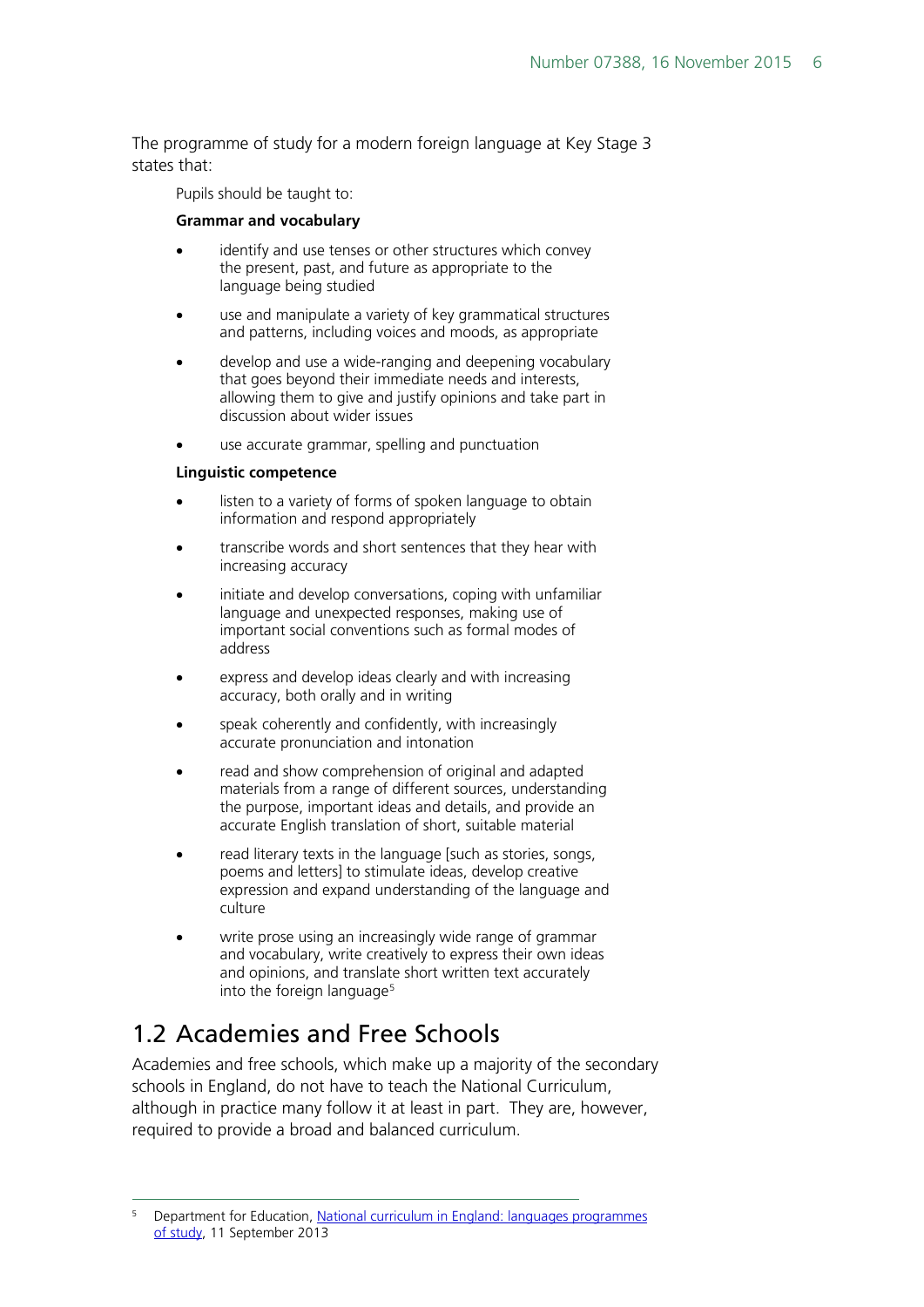## <span id="page-6-0"></span>1.3 GCSE, AS and A level subject content

The Coalition Government undertook significant reforms to GCSEs and A levels, which are continuing under the Conservative Government. Full background is available in the Library briefing [GCSE, AS and A Level](http://researchbriefings.parliament.uk/ResearchBriefing/Summary/SN06962)  [reform,](http://researchbriefings.parliament.uk/ResearchBriefing/Summary/SN06962) SN06962.

The reforms have included consultations on revised GCSE subject content and assessment objectives in both ancient and modern foreign languages, which will be taught from September 2016:

- **GCSE** ancient languages
- [GCSE modern foreign languages](https://www.gov.uk/government/publications/gcse-modern-foreign-languages)

Similar consultations have taken place to produce reformed subject content for AS and A level ancient and modern foreign languages, also to be taught from September 2016:

- [GCE AS and A level ancient languages](https://www.gov.uk/government/publications/gce-as-and-a-level-ancient-languages)
- [GCE AS and A level modern foreign languages](https://www.gov.uk/government/publications/gce-as-and-a-level-modern-foreign-languages)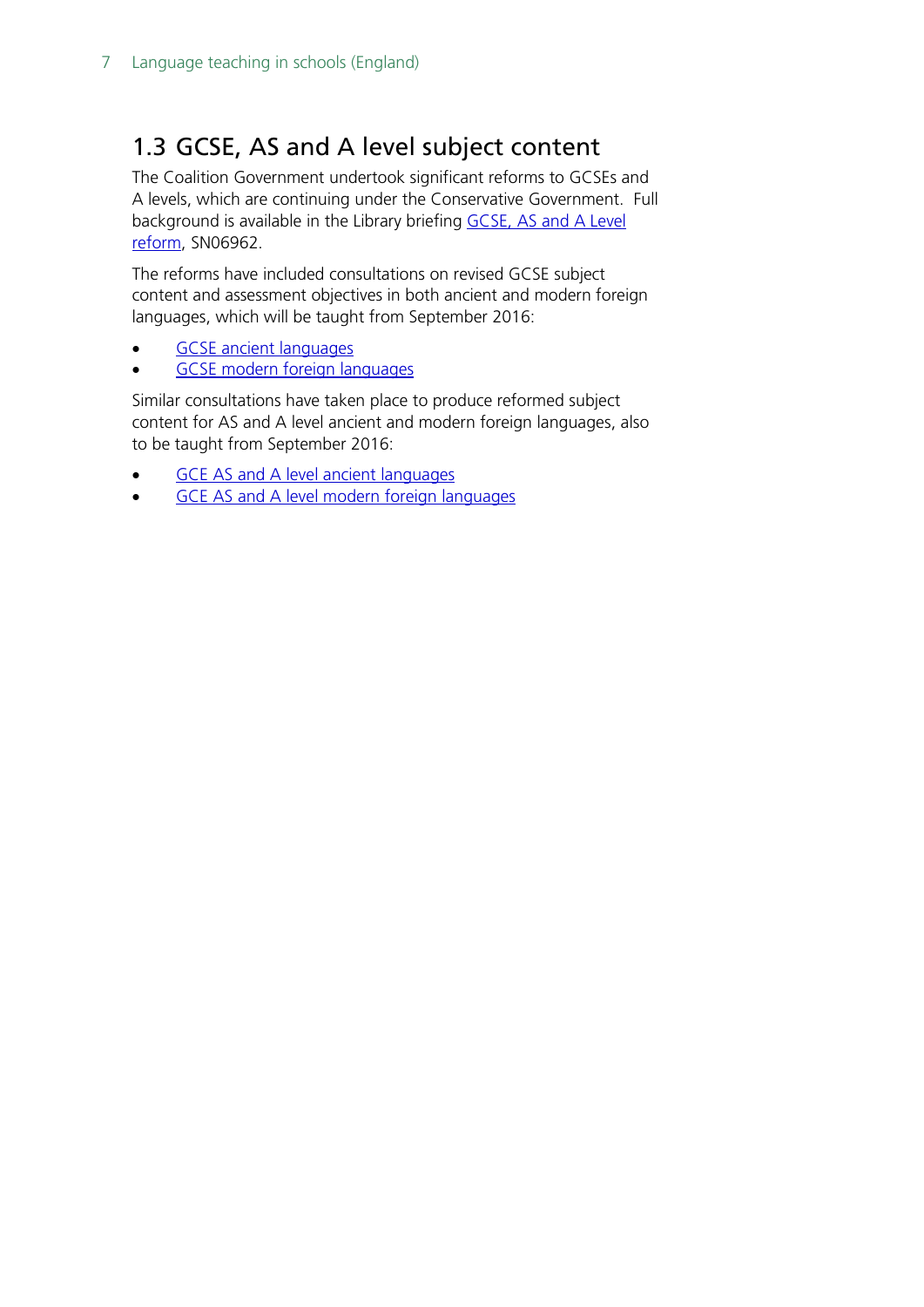## <span id="page-7-0"></span>2. Quality of provision, levels of achievement

## <span id="page-7-1"></span>2.1 Ofsted reports

In January 2011, Ofsted published a report on modern languages provision from 2007-2010, [Modern languages: achievement and](https://www.gov.uk/government/uploads/system/uploads/attachment_data/file/413782/Modern_languages_achievement_and_challenge_2007-2010.pdf)  [challenge.](https://www.gov.uk/government/uploads/system/uploads/attachment_data/file/413782/Modern_languages_achievement_and_challenge_2007-2010.pdf)

The report's key findings included that:

At primary level:

- Achievement was good or outstanding in just under six out of ten of the primary schools visited;
- Teaching was good in two thirds of the lessons observed. Despite some occasional shortcomings in pronunciation and intonation, primary teachers' subject knowledge and their teaching methods were predominantly good;
- Senior leaders were very committed to introducing modern languages into primary schools. Weaknesses lay in assessment, and the monitoring and evaluation of provision, often because leaders did not feel competent enough to judge language provision.

At secondary level and post-16:

- The overall progress made by students at Key Stages 3 and 4 was good or outstanding in over half of the lessons observed. However, there were weaknesses in "too many" lessons, particularly in speaking, listening and reading in modern languages.
- In many of the secondary schools visited, opportunities for students to listen to and communicate in the target language were often limited by many teachers' unpreparedness to use it.
- Despite declining numbers choosing foreign languages generally, in the specialist language colleges visited, numbers remained high. In half of the 28 specialist language colleges visited, the curriculum was judged to be outstanding.
- Most secondary students had positive attitudes to learning languages despite low take-up in Key Stage 4. Their intercultural understanding, however, was weak in the majority of the schools visited because they did not have good opportunities to develop it.
- Teaching in Key Stage 4 was focused on achieving good examination results, but this did not always prepare students sufficiently for study at a more advanced level, post-16.
- Most of the secondary schools visited had not yet modified their Year 7 curriculum or adapted their teaching of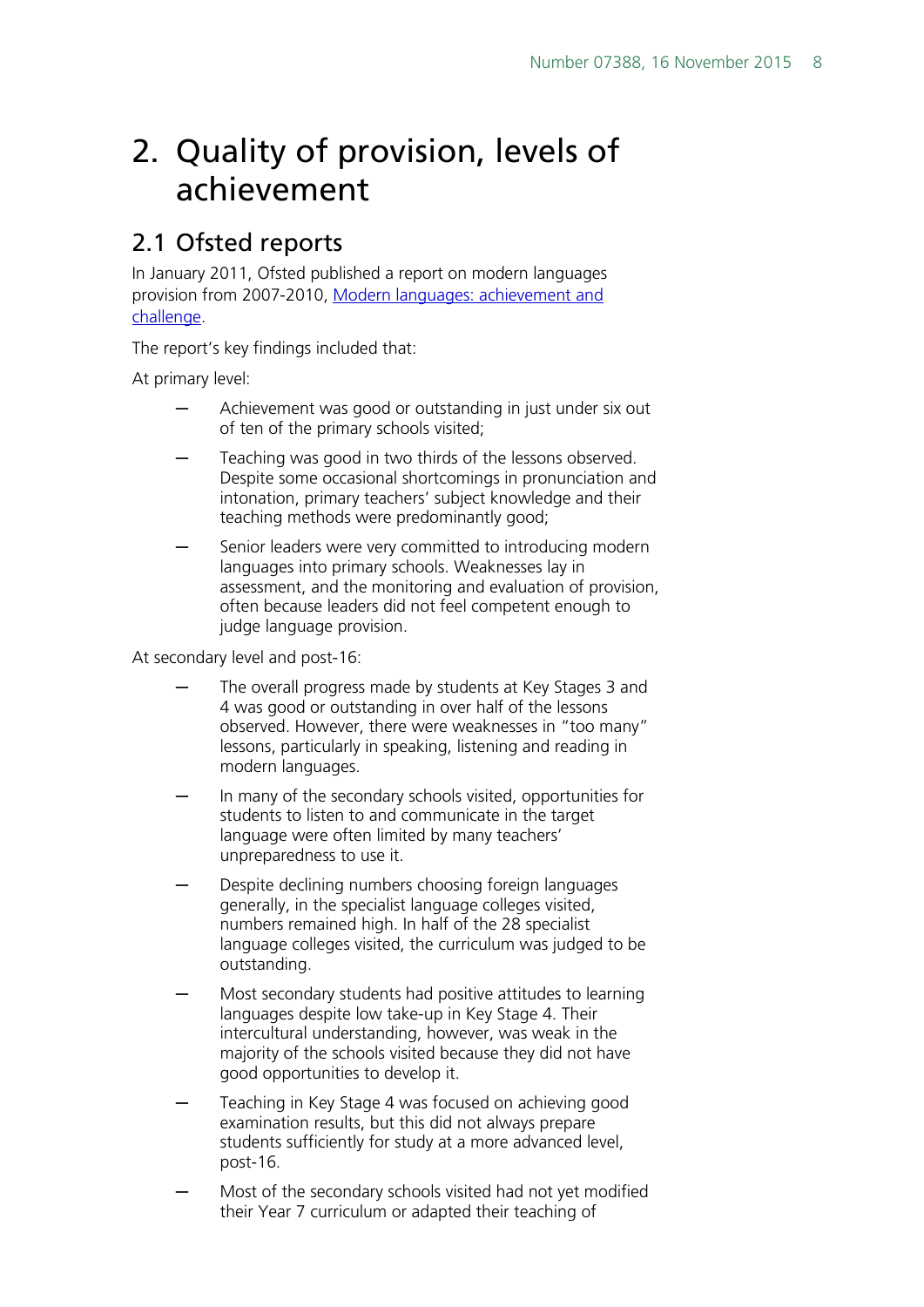languages to build on the increasing amount of work being undertaken in primary schools.

Teaching and learning were good in most of the post-16 providers visited, and the relatively small numbers of students on modern language courses achieved well.<sup>[6](#page-8-2)</sup>

In September 2015, Ofsted published a report on Key Stage 3: the [wasted years?,](https://www.gov.uk/government/uploads/system/uploads/attachment_data/file/459830/Key_Stage_3_the_wasted_years.pdf) which was critical of several aspects of education at KS3, including modern foreign languages (emphasis in original):

Inspectors observed MFL, history and geography lessons at Key Stage 3 in 51 routine inspections carried out during June and July 2015. Inspectors reported significant weaknesses in all three subjects. Too often, inspectors found teaching that failed to challenge and engage pupils. Additionally, low-level disruption in some of these lessons, particularly in MFL, had a detrimental impact on the pupils' learning. **Achievement was not good enough in just under half of the MFL classes observed, twofifths of the history classes and one third of the geography classes**.

It is no surprise, therefore, that there is low take-up in these subjects at GCSE. Some pupils told inspectors that they were not taking these [English Baccalaureate] EBacc subjects at Key Stage 4 because they did not enjoy them or had found them difficult at Key Stage 3, particularly MFL. A small number made an explicit link between their choices and the quality of teaching that they had received at Key Stage 3. **This is a serious concern given the government's ambition for all pupils starting Year 7 in September 2015 to take the EBacc subjects when they reach their GCSEs in 2020**. Improving the Key Stage 3 provision in these subjects will be crucial to raising the EBacc success rate in the coming years.<sup>[7](#page-8-3)</sup>

The English Baccalaureate (EBacc) is discussed in more detail in section 3 of this briefing.

### <span id="page-8-0"></span>2.2 Language teaching: support and quality

#### <span id="page-8-1"></span>Language trainee teacher support

Eligible non-salaried trainee teachers on postgraduate programmes may qualify for a training bursary – an incentive payment designed to attract highly-qualified trainees in shortage subject areas, such as languages.

The Department for Education's ['Get Into Teaching'](https://getintoteaching.education.gov.uk/explore-my-options/teach-languages) website provides information on teaching languages and the support available. Subject [knowledge enhancement](https://getintoteaching.education.gov.uk/subject-knowledge-enhancement-ske-courses) (SKE) courses provide support for students to build up their subject knowledge. SKE courses are fully funded and students may be eligible for a training bursary of up to £7,200 to support them during the course.

[Bursaries](https://getintoteaching.education.gov.uk/explore-my-options/funding-for-training-to-teach-languages) are also available for trainee language teachers. Languages are amongst the highest priority subjects (only maths and physics attract

<span id="page-8-2"></span> $6$  Ibid., p6-7

<span id="page-8-3"></span><sup>&</sup>lt;sup>7</sup> Ofsted, [Key Stage 3: the wasted years?,](https://www.gov.uk/government/publications/key-stage-3-the-wasted-years) September 2015, p5. Summary of findings available at Ofsted, [Too many students let down in early stages of secondary school,](https://www.gov.uk/government/news/too-many-students-let-down-in-early-stages-of-secondary-school) 10 September 2015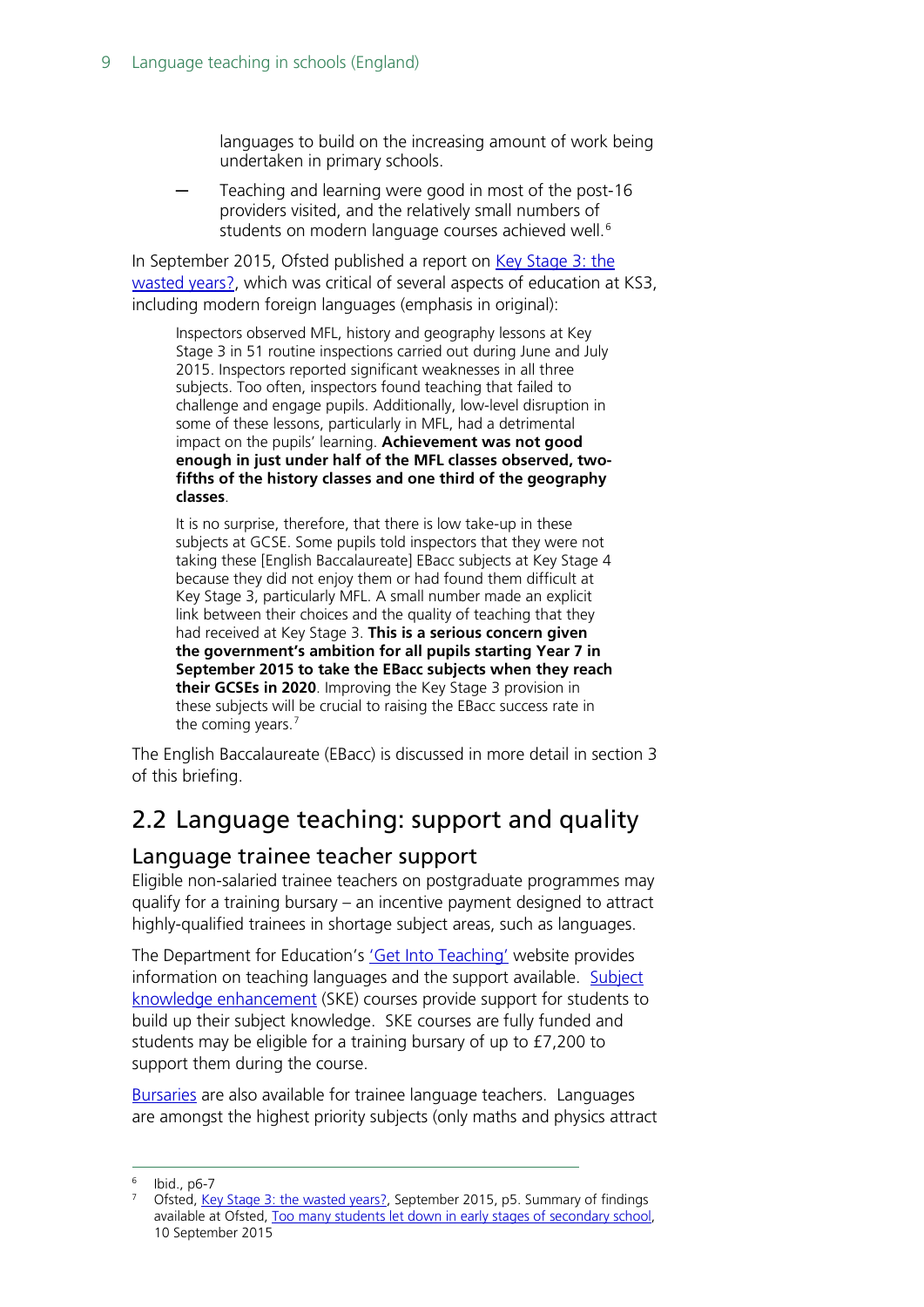higher bursary levels), with bursaries of up to £25,000 potentially available in 2016/17 depending on the qualifications of the applicant.<sup>[8](#page-9-1)</sup>

Bursaries are available to train to teach modern foreign languages, community languages and ancient languages including Latin and Ancient Greek. Classics courses where the majority of the course is in an ancient language are also eligible, while other classics courses are eligible for the history bursary. Trainees do not need to apply for a bursary – if they meet the eligibility criteria, payments will start when they begin their course. Broader background on support for trainee teachers is available in the Library briefing Initial teacher training in England, [SN06710.](http://researchbriefings.parliament.uk/ResearchBriefing/Summary/SN06710)

During a House of Lords [debate](http://www.publications.parliament.uk/pa/ld201415/ldhansrd/text/150126-0001.htm#15012613000051) on language teaching in January 2015, the schools Minister Lord Nash addressed the issue of support for trainee teachers:

**Baroness Perry of Southwark (Con)**: Will my noble friend tell me what the Government are doing to ensure a supply of well qualified and competent teachers of modern languages, both at primary and secondary level?

**Lord Nash:** I am delighted to answer my noble friend's question. We have increased the bursary available to people with a first class degree in, for instance, languages, to £25,000. We are providing £2 million to fund nine projects across the country that will help primary and secondary teachers teach the new modern language curriculum at key stages 2 and 3. The National College for Teaching and Leadership facilitates an expert group for languages and also has a pilot scheme for subject enhancement in primary schools.<sup>[9](#page-9-2)</sup>

A **TES [article](https://www.tes.com/news/school-news/breaking-news/staff-shortage-subjects-offered-%C2%A310000-more-a-year-recruitment-crisis)** in October 2015 suggested that language teachers, alongside those in other shortage subjects, are becoming more highly paid due to their scarcity.<sup>[10](#page-9-3)</sup>

#### <span id="page-9-0"></span>Quality of language teaching

As noted in section 2.1, the [2011 Ofsted report](https://www.gov.uk/government/uploads/system/uploads/attachment_data/file/413782/Modern_languages_achievement_and_challenge_2007-2010.pdf) identified good teaching in two thirds of the lessons observed in primary school, with primary teachers' subject knowledge and their teaching methods described as predominantly good. Some weaknesses lay in the assessment, and the monitoring and evaluation of provision, often because school leaders did not feel competent enough to judge language provision. In secondary schools, the [2011 report](https://www.gov.uk/government/uploads/system/uploads/attachment_data/file/413782/Modern_languages_achievement_and_challenge_2007-2010.pdf) stated that in many of the secondary schools visited, opportunities for students to listen to and communicate in the target language were often limited by many teachers' unpreparedness to use it, and that teaching in Key Stage 4 was focused on achieving good examination results, but this did not always prepare students sufficiently for study at a more advanced level, post-16. However, teaching and learning were good in most of the

<span id="page-9-1"></span>Bepartment for Education Get Into Teaching, [Bursaries and funding](https://getintoteaching.education.gov.uk/bursaries-and-funding) [accessed 13 October 2015]; see also Department for Education, [Top graduates to get up to £30k](https://www.gov.uk/government/news/top-graduates-to-get-up-to-30k-to-train-to-teach-core-subjects)  [to train to teach core subjects,](https://www.gov.uk/government/news/top-graduates-to-get-up-to-30k-to-train-to-teach-core-subjects) 1 October 2015

<span id="page-9-2"></span><sup>&</sup>lt;sup>9</sup> [HL Deb 26 Jan 2015 c9](http://www.publications.parliament.uk/pa/ld201415/ldhansrd/text/150126-0001.htm#15012613000051)

<span id="page-9-3"></span><sup>&</sup>lt;sup>10</sup> Times Educational Supplement, Staff in shortage subjects offered up to £10,000 [more a year as recruitment crisis bites,](https://www.tes.com/news/school-news/breaking-news/staff-shortage-subjects-offered-%C2%A310000-more-a-year-recruitment-crisis) 9 October 2015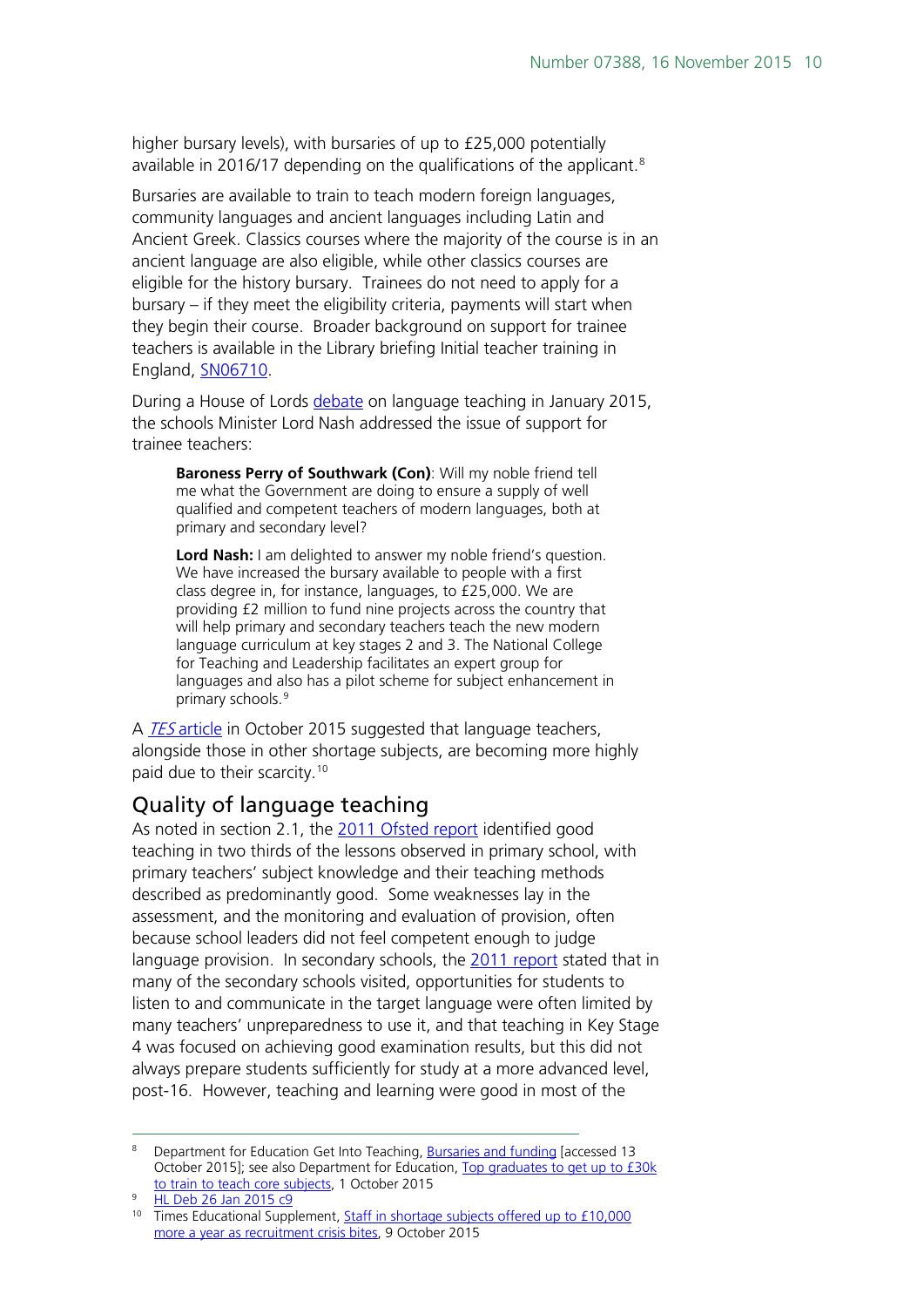post-16 providers visited, and the relatively small numbers of students on modern language courses achieved well.<sup>[11](#page-10-1)</sup>

The September 2015, Ofsted report on [Key Stage 3: the wasted years?](https://www.gov.uk/government/uploads/system/uploads/attachment_data/file/459830/Key_Stage_3_the_wasted_years.pdf) identified language teaching that failed to challenge and engage pupils at KS3 as a particular concern.<sup>[12](#page-10-2)</sup>

In the House of Lords [debate](http://www.publications.parliament.uk/pa/ld201415/ldhansrd/text/150126-0001.htm#15012613000051) on progress in teaching foreign languages in schools in January 2015, Baroness Coussins raised concerns about the assessment of language teaching in schools:

**Baroness Coussins (CB):** My Lords, the Question is about progress. The problem is that we have no real idea about that, because there is no benchmark either to help schools to interpret the national curriculum guidelines consistently, or for pupils to know what level of competence they should achieve at the end of each key stage. Will the Minister agree to consider introducing a light-touch measure for progress linked to the Common European Framework and apply it to all key stages?

**Lord Nash:** In April last year, we published a set of key principles for assessment, produced as a result of consultation on accountability. We also announced last May a new package of pupil assessment methods developed by teachers for their fellow teachers. Schools are able to develop whatever methodology of assessment they like. However, I will take note of what the noble Baroness says and look at that further.

[…]

**Baroness Donaghy (Lab):** My Lords, the Minister will be aware that I have expressed concern in the past about the changes in teacher education and the increasing difficulty of national planning. In view of the shortage of language teachers, does he envisage a situation where there will be a complete shortage of language teachers in certain parts of the country, and how does he plan to rebalance this particular problem? Will he speak to the university colleges of education and the church colleges about the importance of teacher education?

**Lord Nash:** I agree entirely with the noble Baroness about the importance of the matter. More than 1,800 places for modern language teacher trainees are allocated for 2015-16, which is an increase of 4%. As I say, we have substantially increased the bursaries, which were brought in for language teachers by this Government.<sup>[13](#page-10-3)</sup>

### <span id="page-10-0"></span>2.3 European survey on language competences

In February 2013, the final report of the European Commission's European Survey on Language Competences, undertaken in England by the National Foundation for Educational Research on behalf of the Department for Education, was published. The [report](https://www.gov.uk/government/publications/european-survey-on-language-competences-language-proficiency-in-england) stated that "across skills and languages, England's performance did not compare

 <sup>11</sup> Ofsted, [Modern languages: achievement and challenge 2007-10,](https://www.gov.uk/government/uploads/system/uploads/attachment_data/file/413782/Modern_languages_achievement_and_challenge_2007-2010.pdf) January 2011

<span id="page-10-3"></span><span id="page-10-2"></span><span id="page-10-1"></span><sup>12</sup> Ofsted, [Key Stage 3: the wasted years?,](https://www.gov.uk/government/publications/key-stage-3-the-wasted-years) September 2015, p5

<sup>13</sup> [HL Deb 26 Jan 2015 c9-](http://www.publications.parliament.uk/pa/ld201415/ldhansrd/text/150126-0001.htm#15012613000051)10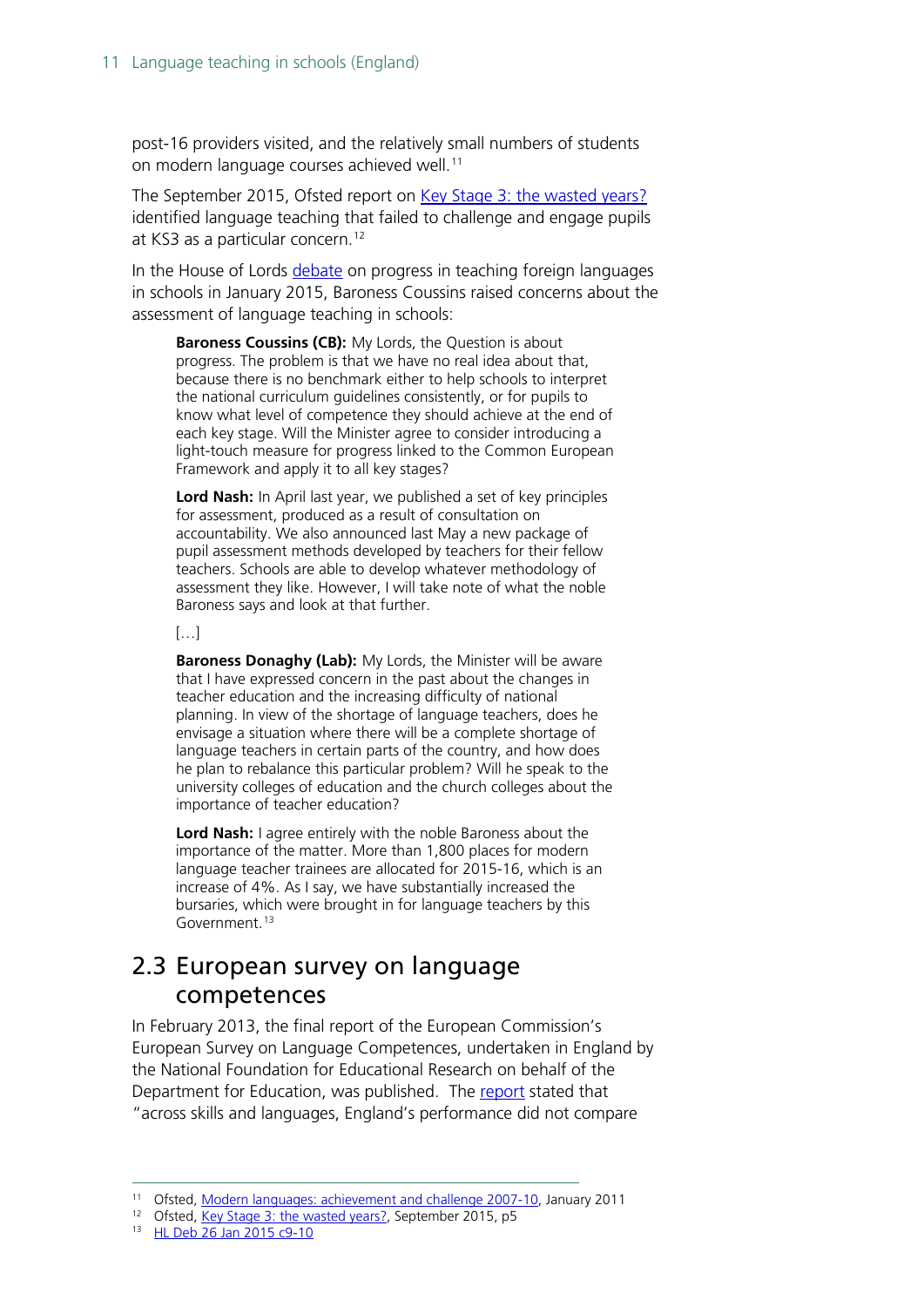well with the global average."<sup>14</sup> A previous BBC [report](http://www.bbc.co.uk/news/education-18531751) on the survey drew attention to some key findings:

[The report] said England was bottom in reading, writing and listening in the main foreign language taught - French for English pupils - while pupils started learning a language later than average and were taught for fewer hours a week than average.

It also found only 1% of foreign language students in England were able to follow complex speech. This compared with a Europe average of 30%.[15](#page-11-2)

Referring to the survey in a House of Lords [debate](http://www.publications.parliament.uk/pa/ld201415/ldhansrd/text/150126-0001.htm#15012613000051) on foreign languages in January 2015, the Schools Minister Lord Nash stated that:

We do feel that we need to redress the situation in languages. The European Survey on Language Competences in 2012 showed us that our 2011 GCSE students were the worst at languages across all the countries surveyed.<sup>[16](#page-11-3)</sup>

### <span id="page-11-0"></span>2.4 British Council: Languages for the Future report

In November 2013 the British Council published its [Languages for the](http://www.britishcouncil.org/organisation/policy-insight-research/research/languages-future) [Future](http://www.britishcouncil.org/organisation/policy-insight-research/research/languages-future) report, which identified what it considered to be the ten most important languages for Britain's future, considering the impact on trade, security and influence:

1 Spanish; 2 Arabic; 3 French; 4 Mandarin Chinese; 5 German; 6 Portuguese; 7 Italian; 8= Russian; 8= Turkish; 10 Japanese

The Council's report stated that "the need for the UK to improve its capability in languages is incontestable,"<sup>17</sup> and that the low level of proficiency in foreign languages in the UK posed a variety of problems:

This report argues that, while millions of people around the world are learning English, the UK has fallen behind by not devoting sufficient time, resources and effort to language learning.

The resulting language deficit, if not tackled, is a threat to our competitiveness, influence and standing in the world, as well as to our citizens' ability to play a meaningful role in the global economy and an increasingly networked and interconnected world.<sup>[18](#page-11-5)</sup>

An [article](http://www.britishcouncil.org/voices-magazine/why-uk-schools-need-foreign-languages-now) on the British Council website subsequently argued that:

That's not to say that [the most vital languages] are the only languages worth learning – but, when you consider our research's finding that the percentage of UK adults who can speak each of these is in single figures for everything apart from French (15%), it pays to have some focus.

The move to make a foreign language compulsory at Key Stage 2 in England from September is undoubtedly a step in the right

<span id="page-11-1"></span><sup>&</sup>lt;sup>14</sup> National Foundation for Educational Research, European Survey on Language [Competencies: Language Proficiency in England,](https://www.gov.uk/government/uploads/system/uploads/attachment_data/file/219649/DfE-RR278.pdf) February 2013, p18

<span id="page-11-2"></span><sup>&</sup>lt;sup>15</sup> BBC News, [Pupils in England worst for using languages independently,](http://www.bbc.co.uk/news/education-18531751) 21 June 2012

<span id="page-11-3"></span><sup>16</sup> [HL Deb 26 Jan 2015 c9](http://www.publications.parliament.uk/pa/ld201415/ldhansrd/text/150126-0001.htm#15012613000051)

<span id="page-11-4"></span><sup>&</sup>lt;sup>17</sup> British Council, Languages for the Future: Which languages the UK needs most and [why,](http://www.britishcouncil.org/sites/britishcouncil.uk2/files/languages-for-the-future-report-v3.pdf) November 2013, p6

<span id="page-11-5"></span><sup>18</sup> Ibid., p19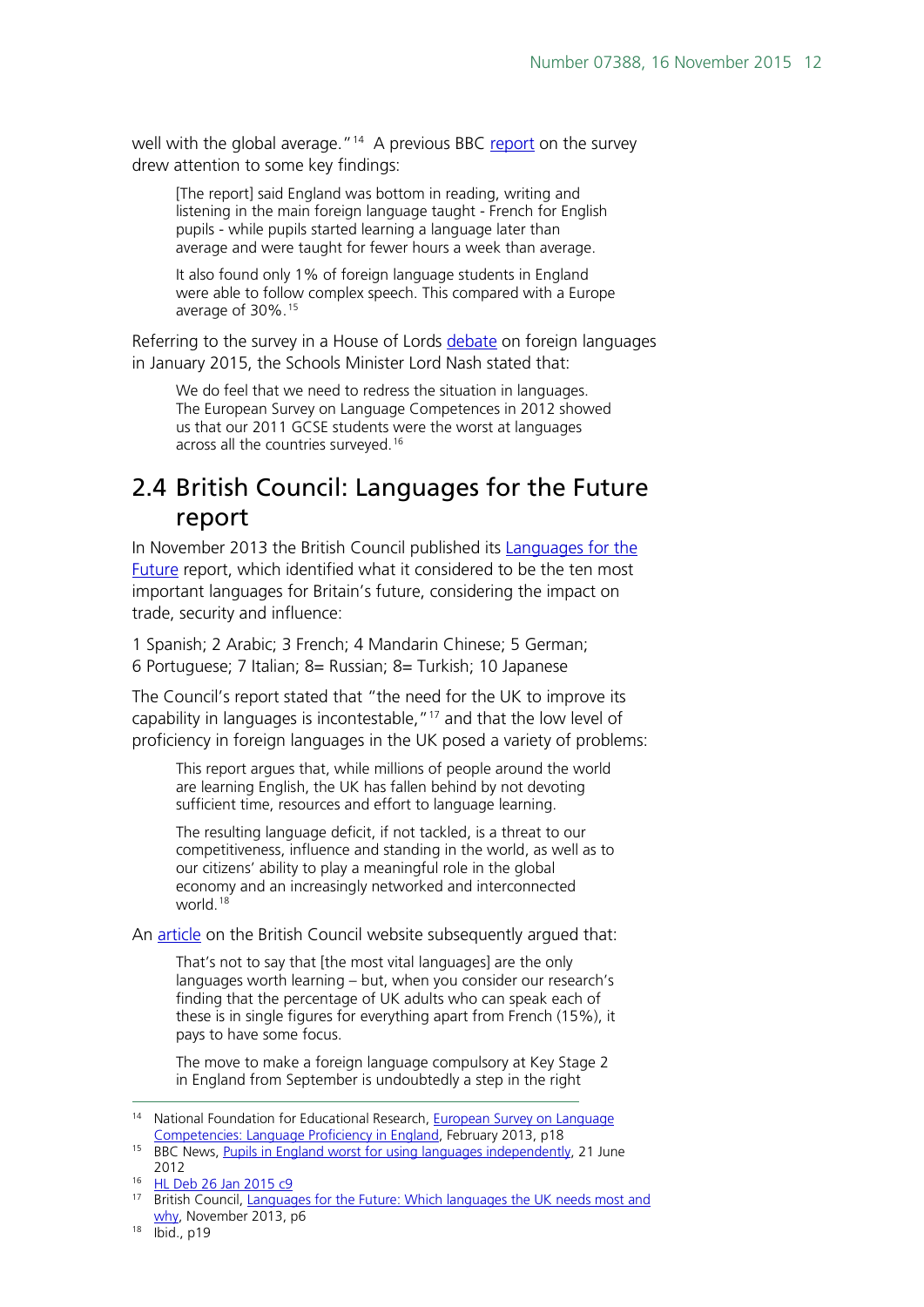direction, but there are unresolved issues about resourcing, continuing professional development, continuity and progression from primary to secondary, as well as time for languages within the curriculum.

 $[...]$ 

Good intentions alone will not help us to introduce languages such as Chinese or Arabic into the curriculum, because we have a real lack of people qualified to teach them. Indeed, the supply of newly qualified teachers in even the most traditionally popular languages such as French is dwindling, as a result of fewer and fewer young people studying them to degree level. So we need to look at ways to encourage more native speakers in these and other languages to teach.

And perhaps there is an even bigger hurdle that we need to tackle: the alarmingly prevalent notion that foreign languages are just a 'nice to have', because everyone speaks English anyway. Quite simply, they don't. Only a quarter of the world's population speaks English and, while that's clearly still a lot of people, it still leaves three quarters with whom we're – quite literally – lost for words.<sup>[19](#page-12-1)</sup>

### <span id="page-12-0"></span>2.5 CfBT Education Trust and British Council report: Language Trends 2014/15

In March 2015, the CfBT Education Trust and the British Council published a [report](https://www.cfbt.com/en-GB/Research/Research-library/2015/r-language-trends-2015) based on their annual language trends survey. The report focused on the impact of increased language provision at Key Stage 2. Its key findings were:

- The introduction of compulsory language teaching in Key Stage 2 has had an immediate impact on the number of primary schools teaching a language. Almost all schools responding to the survey (99 per cent) now do so and 12 per cent say they have just started in the current (2014/15) academic year.
- Secondary school teachers are concerned about the wide variation in the quality of provision of language teaching at Key Stage 2 and sceptical of many primary schools' ability to deliver what they regard as a worthwhile level of language knowledge that pupils can apply to their studies in secondary school.
- There is a growing trend in both the state and independent sectors, but particularly in state secondary schools, to exclude or excuse pupils from the study of a language for a variety of reasons. The practice of disapplication of pupils in Key Stage 3, and of restricting access to language study in Key Stage 4, is associated with socio-economic disadvantage. In the most economically deprived category of schools, 17 per cent exclude groups of pupils from language study in Key Stage 3 and 44 per cent exclude some pupils from language study at Key Stage 4.
- There are a number of factors threatening the future of language study at A level. These include the impact of performance measures, grading and assessment systems, arrangements for languages lower down the school,

<span id="page-12-1"></span><sup>&</sup>lt;sup>19</sup> British Council, [Why UK schools need foreign languages now,](http://www.britishcouncil.org/voices-magazine/why-uk-schools-need-foreign-languages-now) 17 April 2014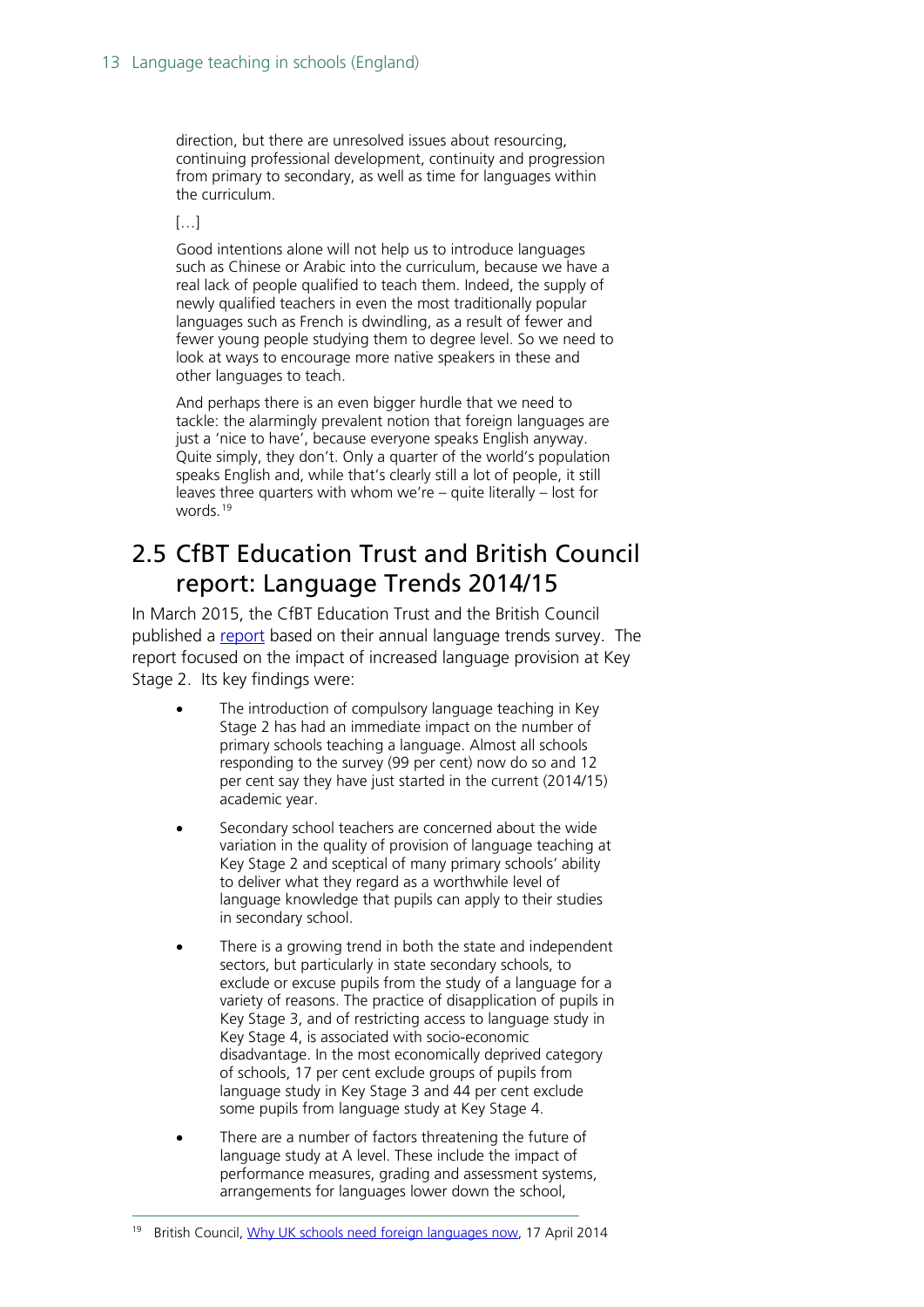increasingly tight budgets for post-16 courses and student perceptions of the relative value of languages in relation to the risk of not obtaining a high grade.

- Schools with high levels of take-up for languages, where pupils with a range of different abilities take the subject to GCSE, are unfairly represented as underperforming in government accountability measures, which are based on achievement, not on participation. This is leading to cuts in language provision.
- French is overwhelmingly the language most frequently taught in primary schools and is offered by well over 90 per cent of secondary schools. However, in secondary schools there is a trend towards fewer pupils studying both French and German, and there are difficulties establishing and sustaining provision for lesser-taught languages. Of the main languages taught, only Spanish is expanding, but more slowly than the rate of decline for French and German. French is declining more rapidly in the independent sector than in state schools.<sup>[20](#page-13-2)</sup>

### <span id="page-13-0"></span>2.6 CBI survey on employers' views

The Confederation of British Industry (CBI) has consistently raised concerns about levels of competence in foreign languages in the workforce. Its 2015 [education and skills survey,](http://news.cbi.org.uk/reports/education-and-skills-survey-2015/education-and-skills-survey-2015/) published with Pearson, stated that 60% of businesses were concerned about the preparation of school leavers in foreign languages, and that:

The proportion of businesses saying they have no need at all for foreign language skills among their employees has dropped sharply (to 23%). While a focus on foreign language skills is not seen by many businesses as a top priority area for action in education, their practical value is increasingly recognised.<sup>[21](#page-13-3)</sup>

The survey found that despite the usefulness of languages, employers rated ability in this area relatively lowly compared to other skills. For example, when asked to identify priority areas for 14-18 education, 4% identified foreign language skills, compared with 50% for "more engagement with business."<sup>[22](#page-13-4)</sup> When asked which subjects gave graduates an advantage in competing for graduate career openings, only 1% of employers cited languages, compared to 40% for STEM subjects (science, technology, engineering and mathematics).<sup>[23](#page-13-5)</sup>

## <span id="page-13-1"></span>2.7 All-Party Parliamentary Group on Modern Languages

The APPG on Modern Languages published its [manifesto for languages](http://www.all-languages.org.uk/news/news_list/appg_manifesto_for_languages) in July 2014. The manifesto argued that knowledge of other languages and cultures is important for education and skills, the economy,

<span id="page-13-2"></span><sup>&</sup>lt;sup>20</sup> CfBT Education Trust and British Council, Language Trends 2014/15: The state of [language learning in primary and secondary schools in England: Executive Summary,](https://www.cfbt.com/%7E/media/cfbtcorporate/files/research/2015/r-language-trends-summary-2015.pdf) March 2015, p3-4

<span id="page-13-3"></span><sup>&</sup>lt;sup>21</sup> CBI and Pearson, Inspiring Growth: CBI/Pearson education and skills survey 2015, June 2015, p41

<span id="page-13-5"></span><span id="page-13-4"></span><sup>22</sup> Ibid.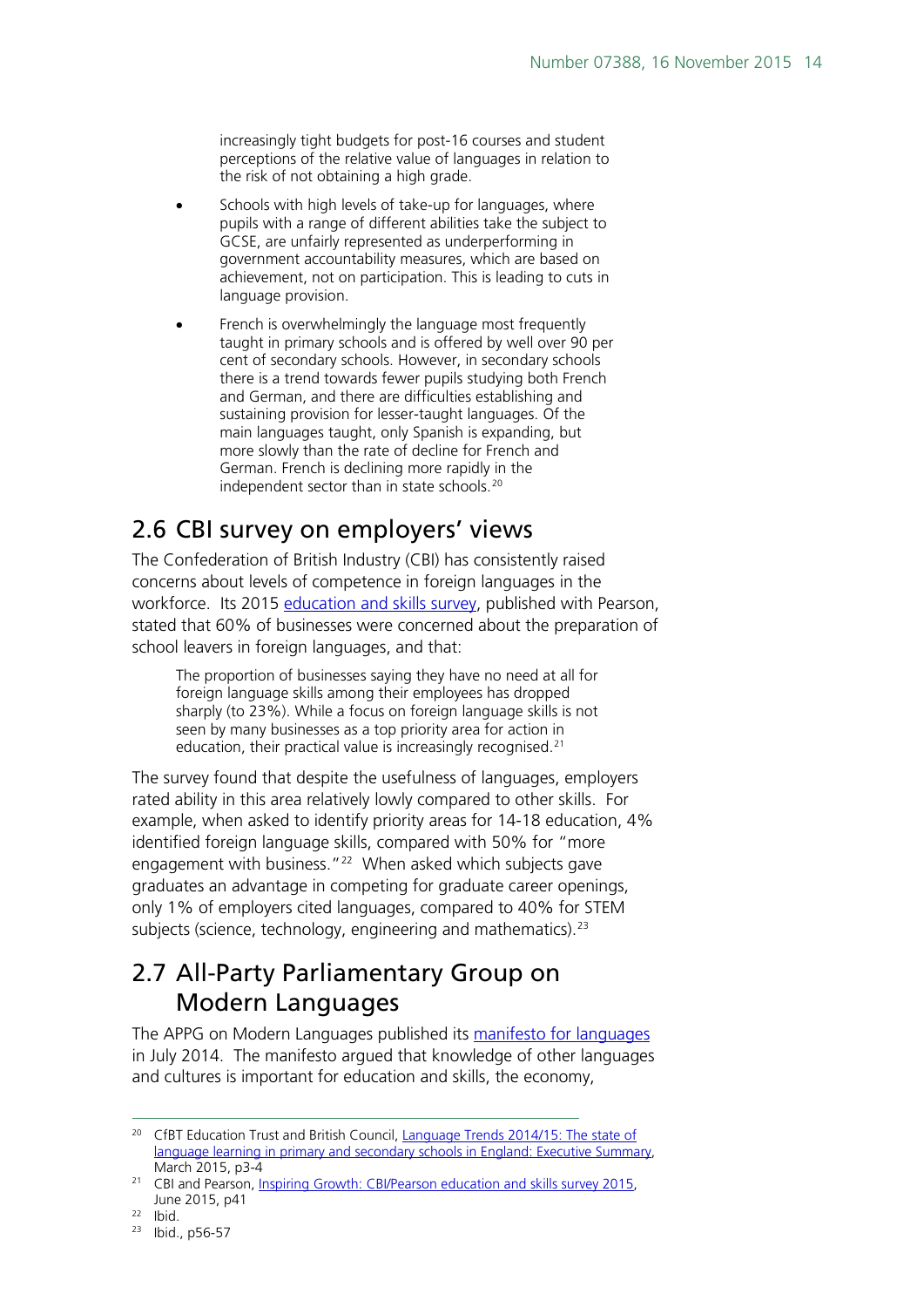international engagement, defence and security and community relations; it stated that "in the 21st century, speaking only English is as much of a disadvantage as speaking no English."<sup>[24](#page-14-0)</sup> It called for political parties to support a Framework for National Recovery in Language Learning in their 2015 General Election manifestos, advocating:

- A long term commitment to transforming the reputation of UK citizens as poor linguists, reluctant to value languages other than English. Languages are as important for our future as STEM subjects. Leadership is needed to ensure they are given similar recognition.
- High quality language learning for all children throughout the UK from age 7. Support for teachers and trainers to develop their linguistic and professional skills and lead the recovery.
- A goal for every child to have a high quality language qualification by the end of secondary education. The reform of GCSEs and A-levels must encourage and reward progression to higher levels.
- Active encouragement for business and employers to get involved in tackling the crisis. Support for schools and employers to work together. Tax breaks and other incentives for business to train and recruit home-grown linguists.
- A commitment to maintaining and developing UK expertise in modern languages and cultures in university language departments. Maintain the status of languages as 'strategically important and vulnerable' subjects and continued support for the Year Abroad.[25](#page-14-1)

<span id="page-14-0"></span><sup>&</sup>lt;sup>24</sup> All-Party Parliamentary Group on Modern Languages, [Manifesto for Languages,](http://www.all-languages.org.uk/uploads/files/Press%20Releases/APPGManifestoforLangs-EmbargoTo14July.pdf) July 2014

<span id="page-14-1"></span> $25$  Ibid.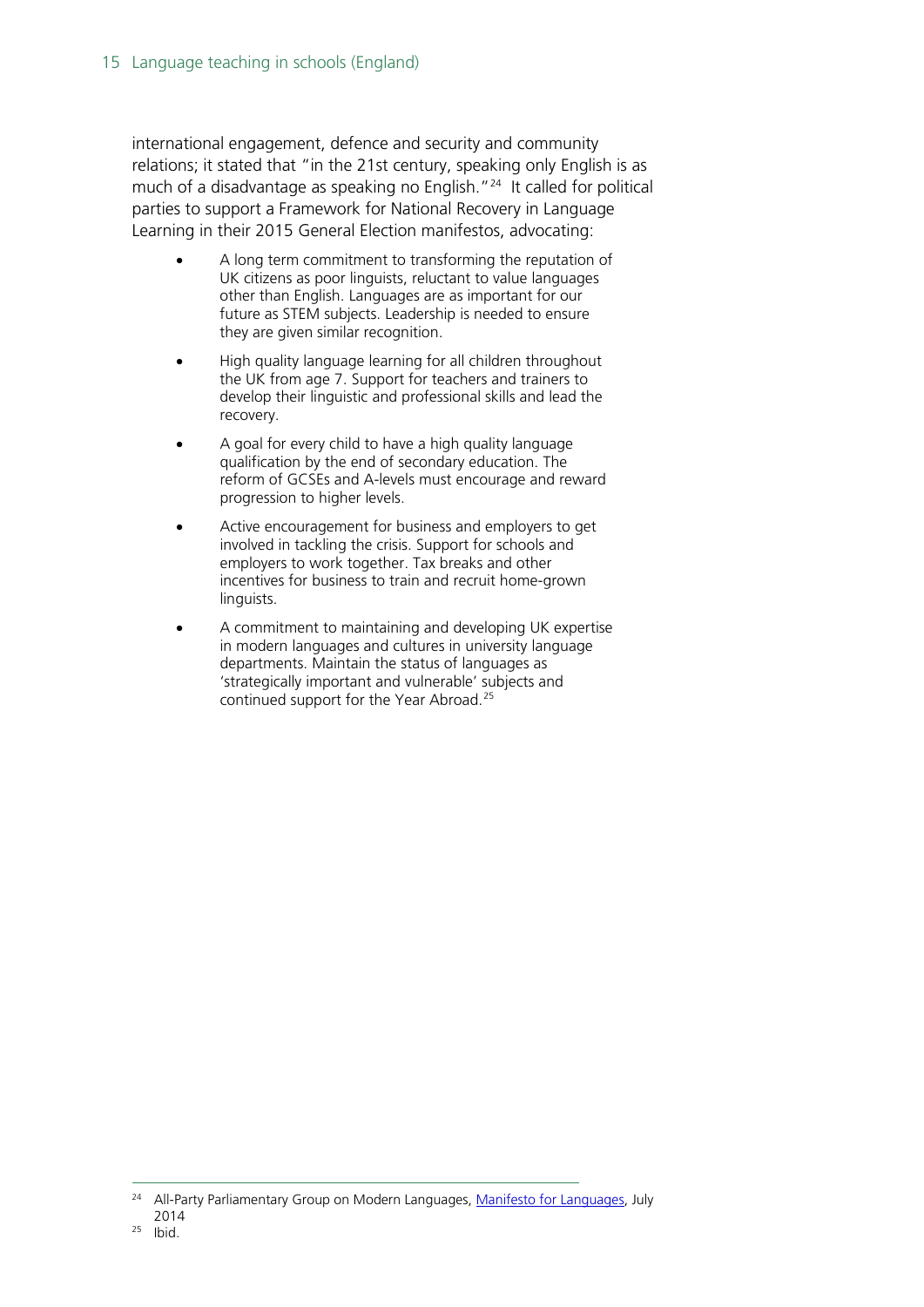## <span id="page-15-0"></span>3. A strengthened English Baccalaureate: impact on languages

### <span id="page-15-1"></span>3.1 Introduction: performance measure

The English Baccalaureate (EBacc) is a performance measure for schools in England, first applied in the 2010 school performance tables. It measures the achievement of pupils who have gained Key Stage 4 (GCSE level) qualifications in the following subjects:

- English
- mathematics
- history or geography
- the sciences; and
- a language

The Coalition Government stated that the principal purpose of the new measure was to increase the take-up of 'core' academic qualifications that best equipped a pupil for progression to further study and work.

During a [debate](http://www.publications.parliament.uk/pa/ld201415/ldhansrd/text/150126-0001.htm#15012613000051) on foreign languages held in the House of Lords in January 2015, the Parliamentary Under-Secretary of State for Schools, Lord Nash, stated that "the inclusion of a foreign language in the English baccalaureate measure has raised entries from pupils in England by 20% since 2012."[26](#page-15-3)

## <span id="page-15-2"></span>3.2 A strengthened EBacc: September 2015

The [Conservative Party manifesto](https://s3-eu-west-1.amazonaws.com/manifesto2015/ConservativeManifesto2015.pdf) for the 2015 General Election stated that:

We will require secondary school pupils to take GCSEs in English, maths, science, a language and history or geography, with Ofsted unable to award its highest ratings to schools that refuse to teach these core subjects.<sup>[27](#page-15-4)</sup>

On 16 June 2015, the Education Secretary Nicky Morgan made a [speech](https://www.gov.uk/government/speeches/preparing-children-for-a-successful-future-through-the-ebacc) outlining the new Government's plans.<sup>28</sup> The accompanying DfE press [notice](https://www.gov.uk/government/news/new-reforms-to-raise-standards-and-improve-behaviour) stated that the Government intended for pupils beginning Year 7 in September 2015 to study the EBacc at GCSE level, meaning they would take their GCSEs in those subjects in 2020. The announcement indicated that a consultation on the proposals would follow, and that it did expect that the EBacc would not be appropriate for a small number of pupils.<sup>[29](#page-15-6)</sup>

<span id="page-15-3"></span> <sup>26</sup> [HL Deb 26 Jan 2015 c8](http://www.publications.parliament.uk/pa/ld201415/ldhansrd/text/150126-0001.htm#15012613000051)

<span id="page-15-4"></span><sup>27</sup> [Conservative Party Manifesto 2015,](https://s3-eu-west-1.amazonaws.com/manifesto2015/ConservativeManifesto2015.pdf) p34

<span id="page-15-5"></span><sup>&</sup>lt;sup>28</sup> Department for Education, Preparing children for a successful future through the [Ebacc,](https://www.gov.uk/government/speeches/preparing-children-for-a-successful-future-through-the-ebacc) 16 June 2015

<span id="page-15-6"></span><sup>&</sup>lt;sup>29</sup> Department for Education, [New reforms to raise standards and improve behaviour,](https://www.gov.uk/government/news/new-reforms-to-raise-standards-and-improve-behaviour) 16 June 2015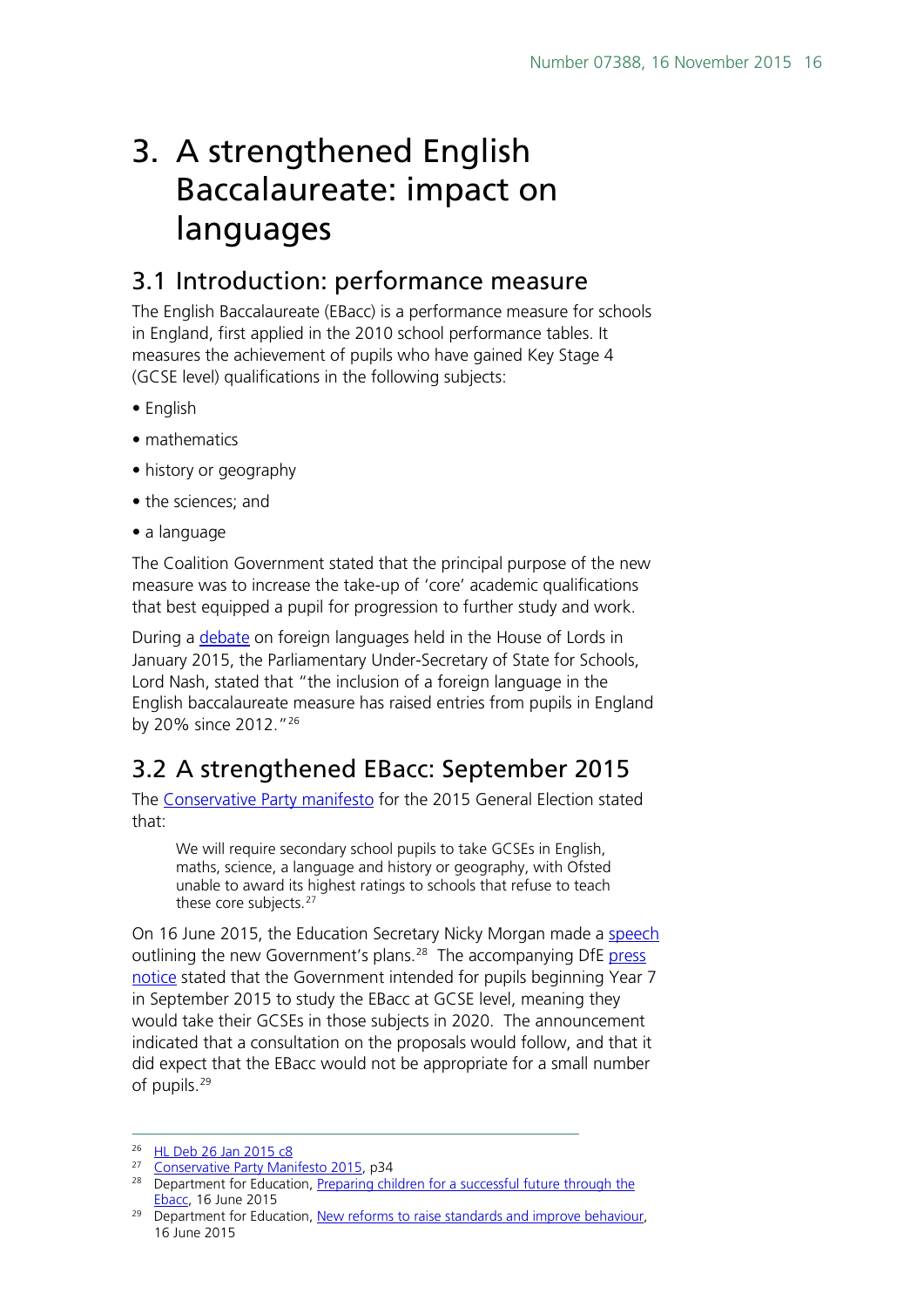On 3 November 2015 Nicky Morgan made a [speech](https://www.gov.uk/government/speeches/nicky-morgan-one-nation-education)<sup>[30](#page-16-1)</sup> to the think-tank Policy Exchange announcing the consultation on the EBacc. The DfE [announcement](https://www.gov.uk/government/news/nicky-morgan-no-tolerance-of-areas-where-majority-of-pupils-fail) of the speech stated:

Today the Education Secretary will announce a consultation on achieving the government's goal for 90% of pupils to be studying the vital Ebacc subjects of maths, English, science, a foreign language and either history or geography. She will also announce plans for the proportion of pupils entering the EBacc to become a headline measure used to hold schools to account through Ofsted.<sup>[31](#page-16-2)</sup>

The published [consultation](https://www.gov.uk/government/uploads/system/uploads/attachment_data/file/473455/Consultation_on_implementing_the_English_Baccalaureate.pdf) on implementing the policy makes clear that the Government intends that "in time, at least 90% of pupils in mainstream secondary schools should be entered for the EBacc."<sup>[32](#page-16-3)</sup>

Currently 49.3% of students are entered for a language GCSE; this figure, drawn from provisional data published by the Department for Education in October 2015, represented a drop from 50.5% in 2014.<sup>[33](#page-16-4)</sup> More detail on pupil numbers is available in section 5 of this briefing.

#### <span id="page-16-0"></span>Supply of language teachers: concerns and consultation

Several concerns have been raised about the potential impact of the move to a strengthened EBacc, including the supply of language teachers if uptake of these subjects is expanded.<sup>[34](#page-16-5)</sup>

The issue was raised with the Government in the House of Lords in September 2015:

**Baronness Coussins:** To ask Her Majesty's Government what assessment they have made of how many additional Modern Languages teachers, if any, will be needed fully to implement the English Baccalaureate.

**Lord Nash**: The Department for Education considers the resulting change to teacher demand carefully each time a teaching or curriculum-related policy change is announced.

The department does this by adding policy assumptions into the Teacher Supply Model (TSM), which informs the Initial Teacher Training (ITT) targets each year.

Further details as to how the policy assumption process is managed within the TSM itself can be found in both the 2015/16 TSM and the accompanying user guide, which have been published online

at:<https://www.gov.uk/government/publications/teacher-supply-model>

We will factor the Ebacc commitment into future TSMs as required, and publish online in keeping with our usual approach to forecasting teacher supply requirements. This will be informed

<span id="page-16-1"></span><sup>&</sup>lt;sup>30</sup> Text at Department for Education, [Nicky Morgan: one nation education,](https://www.gov.uk/government/speeches/nicky-morgan-one-nation-education) 3 November 2015

<span id="page-16-2"></span><sup>&</sup>lt;sup>31</sup> Department for Education, Nicky Morgan: no tolerance of areas where majority of [pupils fail,](https://www.gov.uk/government/news/nicky-morgan-no-tolerance-of-areas-where-majority-of-pupils-fail) 3 November 2015

<span id="page-16-3"></span><sup>&</sup>lt;sup>32</sup> Department for Education, Consultation on Implementing the English Baccalaureate, November 2015, p19

<span id="page-16-4"></span><sup>&</sup>lt;sup>33</sup> Department for Education, Provisional GCSE and equivalent results in England, 2014 [to 2015,](https://www.gov.uk/government/uploads/system/uploads/attachment_data/file/467603/SFR37_2015.pdf) October 2015, p6

<span id="page-16-5"></span><sup>&</sup>lt;sup>34</sup> Guardian, [There's nothing sadder than EBacc without teachers,](http://www.theguardian.com/education/2015/jun/16/ebacc-teachers-gcse-subjects) 16 June 2015; Schools Week, [2,000 more MFL teachers needed for EBacc,](http://schoolsweek.co.uk/2000-more-mfl-teachers-needed-for-ebacc/) 19 June 2015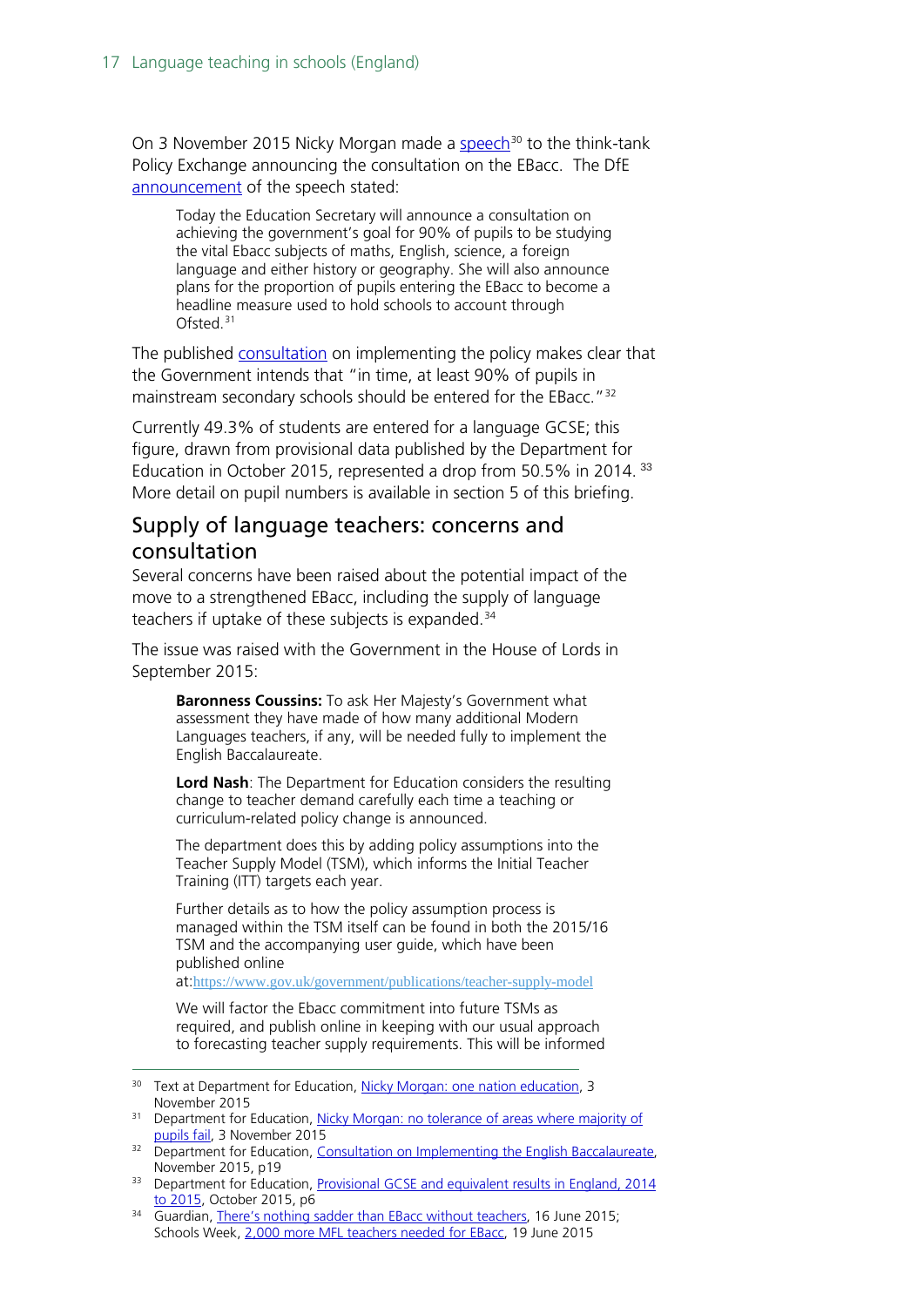by the Ebacc consultation that we are planning to run later on in the Autumn.<sup>[35](#page-17-0)</sup>

The Government's [Consultation on Implementing the English](https://www.gov.uk/government/uploads/system/uploads/attachment_data/file/473455/Consultation_on_implementing_the_English_Baccalaureate.pdf)  [Baccalaureate](https://www.gov.uk/government/uploads/system/uploads/attachment_data/file/473455/Consultation_on_implementing_the_English_Baccalaureate.pdf) accepts that the EBacc reforms would require a particular increase in the number of language teachers. It asks for views on the training, recruitment and retention of teachers for EBacc subjects.<sup>36</sup> The consultation is open until 29 January 2016.

#### Further information on the EBacc

A Library briefing on the English Baccalaureate, [SN06045,](http://researchbriefings.parliament.uk/ResearchBriefing/Summary/SN06045) provides broader information.

<span id="page-17-0"></span><sup>35</sup> [HL2320 \[Languages: Teachers\],](http://www.parliament.uk/written-questions-answers-statements/written-question/lords/2015-09-17/HL2320) 28 September 2015

<span id="page-17-1"></span><sup>&</sup>lt;sup>36</sup> Department for Education, Consultation on Implementing the English Baccalaureate, November 2015, p28-29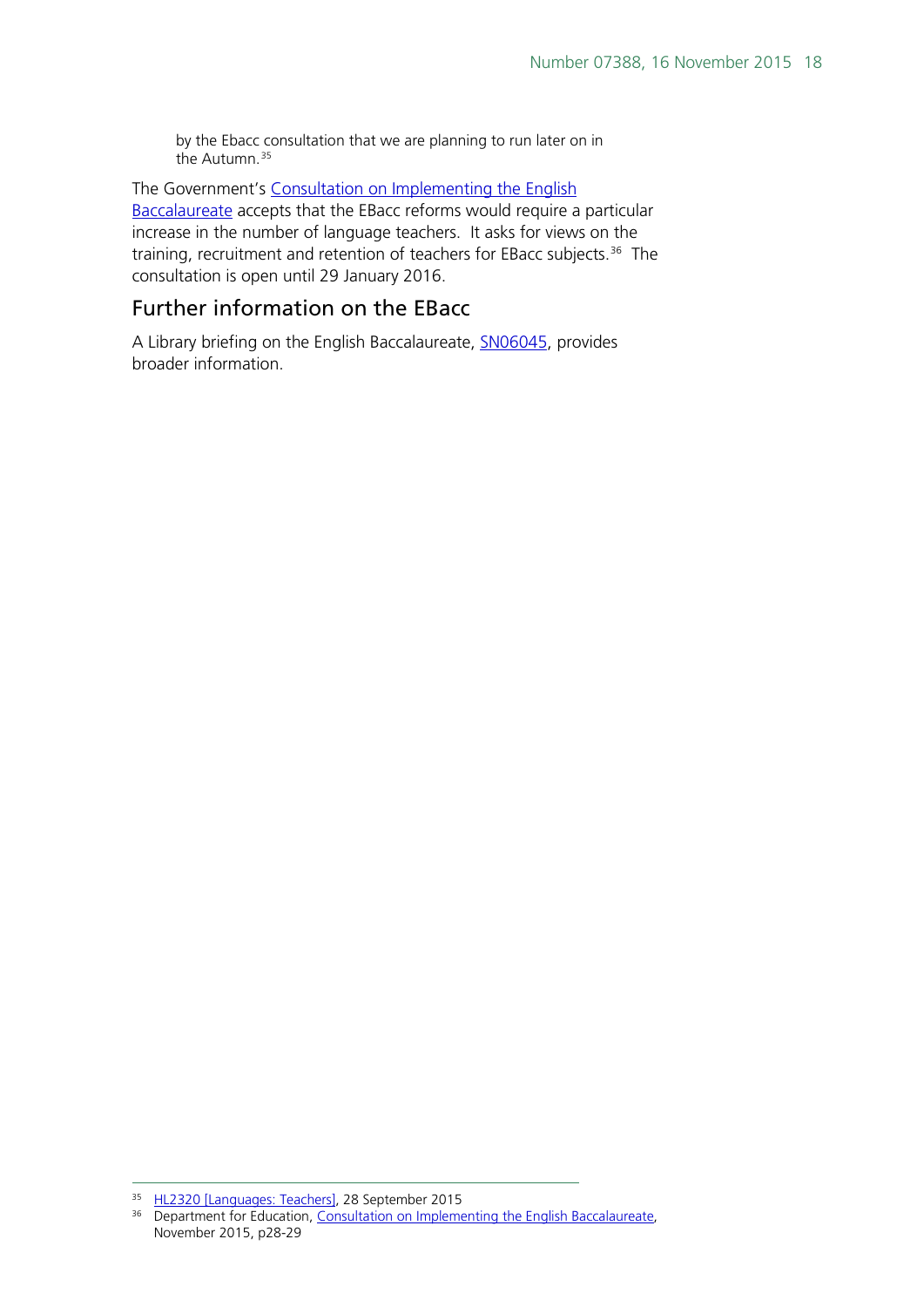## <span id="page-18-0"></span>4. Other issues

## <span id="page-18-1"></span>4.1 Teaching community and less-commonly spoken languages

Concerns have been raised about the teaching of less widely spoken languages and the availability of qualifications for those who wish to learn them. An [adjournment debate](http://www.publications.parliament.uk/pa/cm201415/cmhansrd/cm150324/debtext/150324-0004.htm#15032473000009) on lesser-taught languages, and the decision of several exam boards to withdraw GCSE and A level courses in languages such as Arabic, Japanese and Polish, was held in March 2015.<sup>[37](#page-18-2)</sup>

The issue was again raised, with specific reference to Turkish and modern Greek, in a [Written Question](http://www.parliament.uk/written-questions-answers-statements/written-question/commons/2015-07-15/7419) in July 2015. The schools Minister, Nick Gibb, responded:

The Department for Education does not promote the teaching of one foreign language over another and has not made an assessment of the benefits of pupils learning Turkish, modern Greek or other community languages.

The department is currently working with awarding organisations and Ofqual to consider how best to enable as wide a range of languages as possible to be maintained at GCSE and A level. The government has been clear that it wants to see all pupils provided with the opportunity to take a core set of academic subjects, including modern foreign languages.

The Secretary of State wrote to exam boards in April 2015 to express her concern about awarding organisations' decision to stop awarding qualifications in some languages, and to ask those organisations to work with Ofqual on the future of these qualifications. We are actively exploring the best approach, in close discussion with those organisations, and in consultation with community representatives.<sup>[38](#page-18-3)</sup>

In July 2015 the schools Minister [announced](https://www.gov.uk/government/news/future-of-community-language-qualifications-secured) that the Department for Education was working with exam boards and Ofqual to "make sure as wide a range of language subjects as possible continue to be taught in the classroom" and would, "where necessary, extend the timetable for awarding organisations to continue with existing qualifications until September 2018." The announcement stated that further information about the proposed approach would be provided later in the year.<sup>[39](#page-18-4)</sup>

A further statement was provided in response to a [Written Question](http://www.parliament.uk/written-questions-answers-statements/written-question/commons/2015-09-04/8740) in September 2015:

**Nick Gibb**: The Department for Education is currently in discussion with awarding organisations, Ofqual and others, including foreign embassies, to consider how best to maintain as wide a range of languages as possible at GCSE and A level. We are continuing to develop proposals to achieve this and will hold a more formal, public consultation in due course. I announced on 22 July 2015 that to avoid any gap in provision in certain

<span id="page-18-2"></span><sup>37</sup> [HC Deb 24 March 2015 c1398-1412](http://www.publications.parliament.uk/pa/cm201415/cmhansrd/cm150324/debtext/150324-0004.htm#15032473000009)

<span id="page-18-3"></span><sup>38</sup> [PQ 7419 \[Languages: education\], 23 July 2015](http://www.parliament.uk/written-questions-answers-statements/written-question/commons/2015-07-15/7419)

<span id="page-18-4"></span><sup>&</sup>lt;sup>39</sup> Department for Education, [Future of community language qualifications secured,](https://www.gov.uk/government/news/future-of-community-language-qualifications-secured) 22 July 2015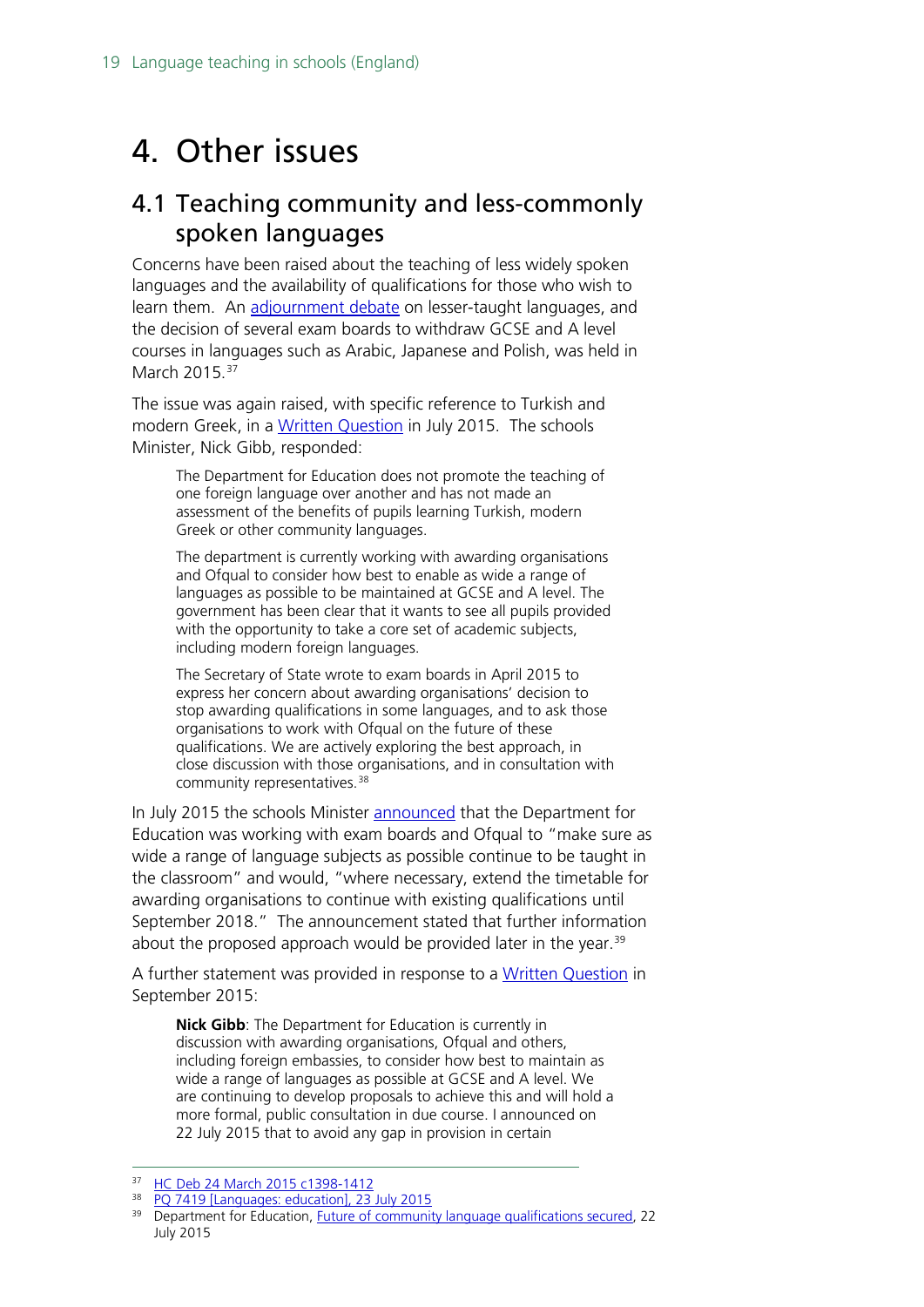languages we will, where necessary, extend the timetable for awarding organisations to continue with existing qualifications until September 2018.[40](#page-19-1)

### <span id="page-19-0"></span>4.2 Chancellor's announcement on Mandarin teaching

In September 2015, the Chancellor announced during a visit to China that the teaching of Mandarin in English schools would receive £10m of additional funding, and that 5,000 more pupils will learn it by 2020. [41](#page-19-2)

 <sup>40</sup> [PQ 8740 \[Languages\], 9 September 2015](http://www.parliament.uk/written-questions-answers-statements/written-question/commons/2015-09-04/8740)

<span id="page-19-2"></span><span id="page-19-1"></span><sup>&</sup>lt;sup>41</sup> BBC News, [Mandarin lessons to get £10m boost, says Chancellor,](http://www.bbc.co.uk/news/education-34331189) 22 September 2015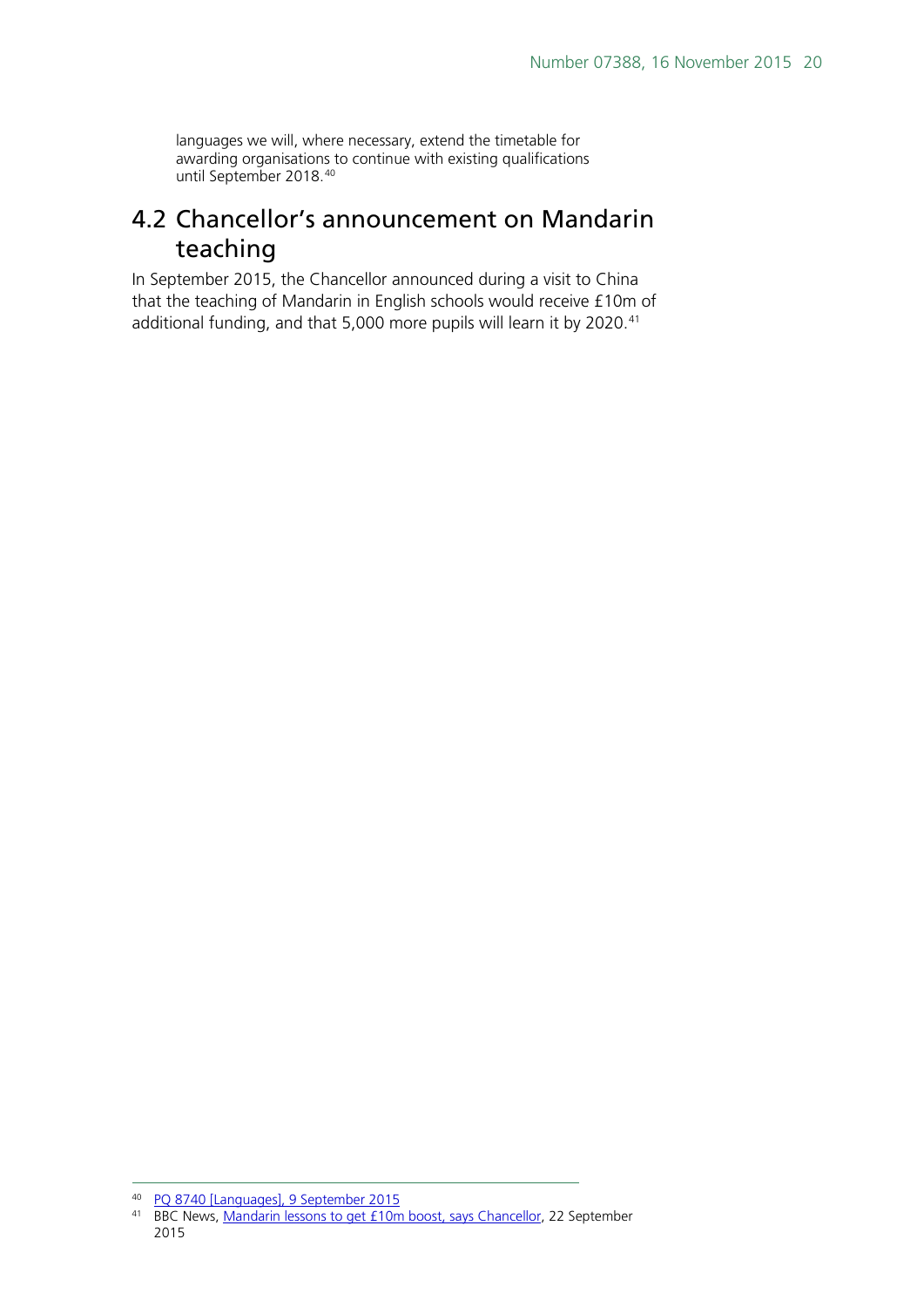## <span id="page-20-0"></span>5. Statistics: student and teacher numbers

## <span id="page-20-1"></span>5.1 Student numbers

#### <span id="page-20-2"></span>GCSE

In 2015 290,000 pupils in England entered one or more modern foreign language GCSE. This was just under half of all pupils at the end of Key Stage 4 across all types of schools. French is still the most popular language with just over 150,000 entries followed by Spanish (85,000) and German (53,000).

Entry patterns over the past two decades are shown in the table opposite and the first table at the end of this section. In the mid-1990s more than 80% of GCSE pupils took one or more modern language, more than half took French and more than 20% German. Since the turn of the century entries have fallen with particularly rapid decline between 2002 and 2007. This was driven by similar (proportionate) drops in entries for both French and German. The pace of decline slowed



after 2007. There was a clear jump in the entry rate in 2012/13. This was the first cohort which had a sufficient time to choose subjects that met the English Baccalaureate criteria<sup>[42](#page-20-3)</sup> which was introduced in late 2010 and included languages. However, the 48% who entered one or more modern language in 2014/15 was still well below rates seen a decade earlier.

The exception to the overall trend among the main languages was Spanish which has grown consistently from 5% of pupils in the mid-1990s to 14% in 2014/15. It overtook German as the second largest language at GCSE in 2010/11. Among the other modern languages there were more than 3,000 entries in GCSE Urdu, Italian, Polish, Arabic and Chinese.<sup>[43](#page-20-4)</sup>

Published data by pupil characteristics looks at GCSE achievement rather than subject entries. In 2014 34.7% of pupils at the end of Key Stage 4 in state-funded schools achieved a grade C or better in one or more modern foreign language. The rate among disadvantaged pupils<sup>44</sup> was 20%, half the figure for all other pupils. There were generally above average rates of modern language achievement among minority ethnic

<span id="page-20-3"></span><sup>&</sup>lt;sup>42</sup> Passes at C or better in English, mathematics, sciences, a language (including Latin, classical Greek or ancient Hebrew) and a humanities subject (history or geography).

<span id="page-20-4"></span><sup>43</sup> [Provisional GCSE and equivalent results in England: 2014 to 2015,](https://www.gov.uk/government/statistics/provisional-gcse-and-equivalent-results-in-england-2014-to-2015) DfE

<span id="page-20-5"></span><sup>&</sup>lt;sup>44</sup> Those eligible for free school meals at any point in the previous six years and all looked after children.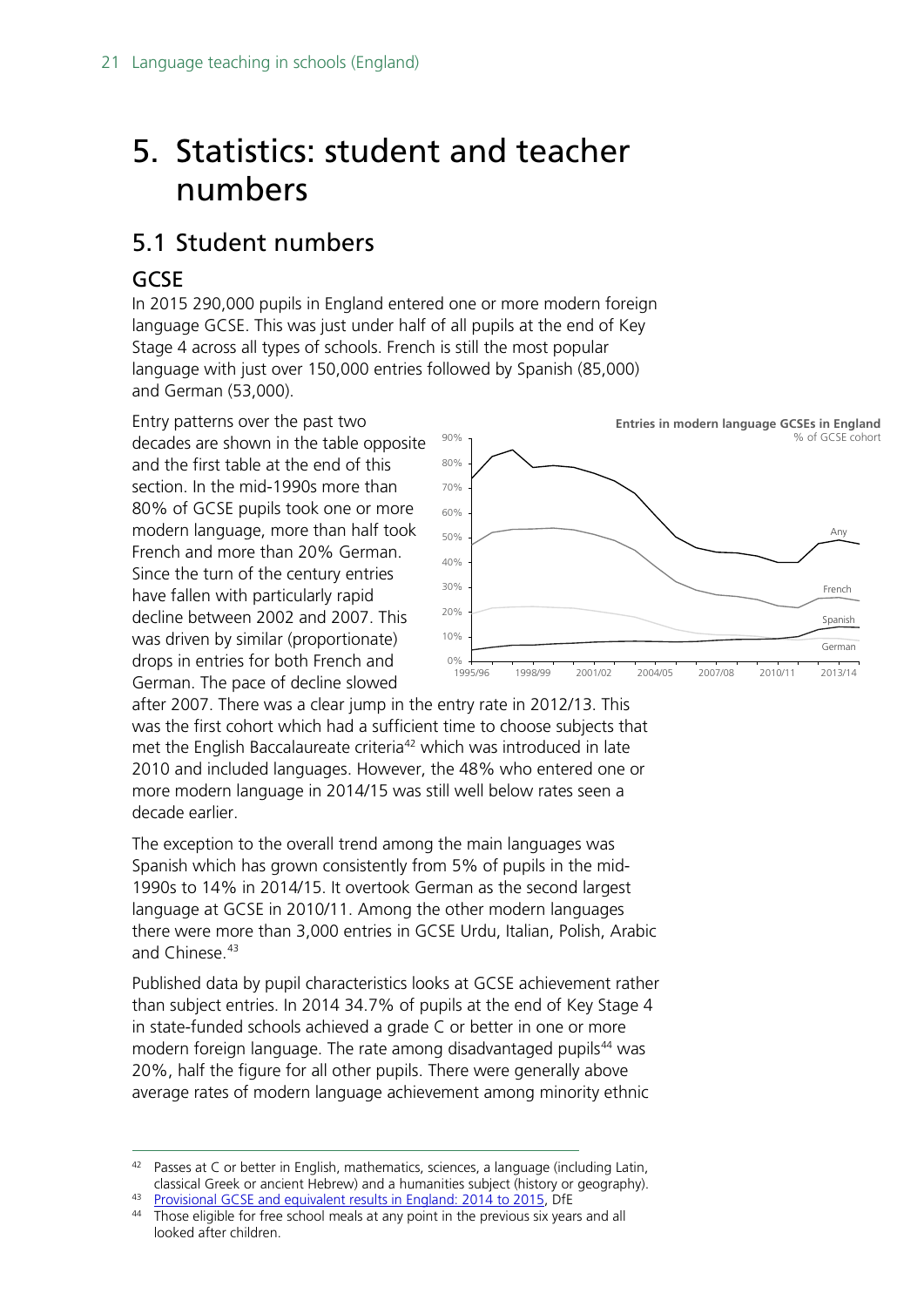pupils (especially Indian) and those whose first language was not English.[45](#page-21-1)

#### <span id="page-21-0"></span>A level

Patterns in modern language entry at A level are shown opposite and in the second table at the end of this section. The broad direction of trends are similar to GCSE – a long term drop in French and German entries and an increase in Spanish and 'others'. The main period of decline in French shown here was the late 1990s where entries fell from almost 23,000 to just over 15,000. Spanish overtook German as the second most common modern language at A level in 2008 and was only 1,400 below French in 2015.



These figures cover a period where the total number of A level entries generally increased. The rate given in the table is the proportion of all subject entries, not all A level *entrants*, so is not directly comparable to the GCSE figures. If modern language entries are summed then they made up 6.4% total entries in 1996, 4.6% in 2000 and less than 4.0% from 2009 onwards.

|         | Thousands |        |         | % of pupils in GCSE cohort |        |        |         |       |
|---------|-----------|--------|---------|----------------------------|--------|--------|---------|-------|
|         | French    | German | Spanish | Any                        | French | German | Spanish | Any   |
| 1995/96 | 281       | 115    | 29      | 439                        | 47.2%  | 19.4%  | 4.8%    | 74.0% |
| 1996/97 | 306       | 128    | 34      | 486                        | 52.2%  | 21.7%  | 5.9%    | 82.8% |
| 1997/98 | 307       | 127    | 39      | 492                        | 53.4%  | 22.1%  | 6.7%    | 85.5% |
| 1998/99 | 311       | 130    | 40      | 455                        | 53.6%  | 22.3%  | 6.8%    | 78.4% |
| 1999/00 | 313       | 127    | 42      | 459                        | 54.0%  | 22.0%  | 7.3%    | 79.1% |
| 2000/01 | 321       | 131    | 46      | 473                        | 53.2%  | 21.6%  | 7.6%    | 78.5% |
| 2001/02 | 312       | 125    | 48      | 462                        | 51.4%  | 20.6%  | 8.0%    | 76.1% |
| 2002/03 | 305       | 121    | 51      | 454                        | 48.9%  | 19.4%  | 8.2%    | 73.0% |
| 2003/04 | 290       | 116    | 54      | 437                        | 45.0%  | 18.1%  | 8.3%    | 67.9% |
| 2004/05 | 245       | 99     | 52      | 375                        | 38.5%  | 15.6%  | 8.2%    | 59.0% |
| 2005/06 | 210       | 85     | 52      | 327                        | 32.3%  | 13.1%  | 8.0%    | 50.4% |
| 2006/07 | 190       | 76     | 54      | 302                        | 29.0%  | 11.6%  | 8.2%    | 46.0% |
| 2007/08 | 176       | 71     | 57      | 289                        | 27.0%  | 10.9%  | 8.7%    | 44.2% |
| 2008/09 | 167       | 68     | 57      | 279                        | 26.4%  | 10.8%  | 9.0%    | 43.9% |
| 2009/10 | 161       | 66     | 58      | 273                        | 25.1%  | 10.3%  | 9.1%    | 42.7% |
| 2010/11 | 142       | 58     | 59      | 251                        | 22.6%  | 9.3%   | 9.4%    | 40.1% |
| 2011/12 | 136       | 55     | 63      | 249                        | 21.8%  | 8.8%   | 10.2%   | 40.1% |
| 2012/13 | 162       | 60     | 83      | 302                        | 25.6%  | 9.5%   | 13.1%   | 47.7% |
| 2013/14 | 161       | 58     | 87      | 304                        | 26.0%  | 9.4%   | 14.1%   | 49.1% |
| 2014/15 | 151       | 53     | 85      | 291                        | 24.6%  | 8.6%   | 13.9%   | 47.6% |

#### **GCSE entries in modern foreign languages, all schools in England**

<span id="page-21-1"></span>*Source: Provisional GCSE and equivalent results in England: 2014 to 2015, and earlier, DfE*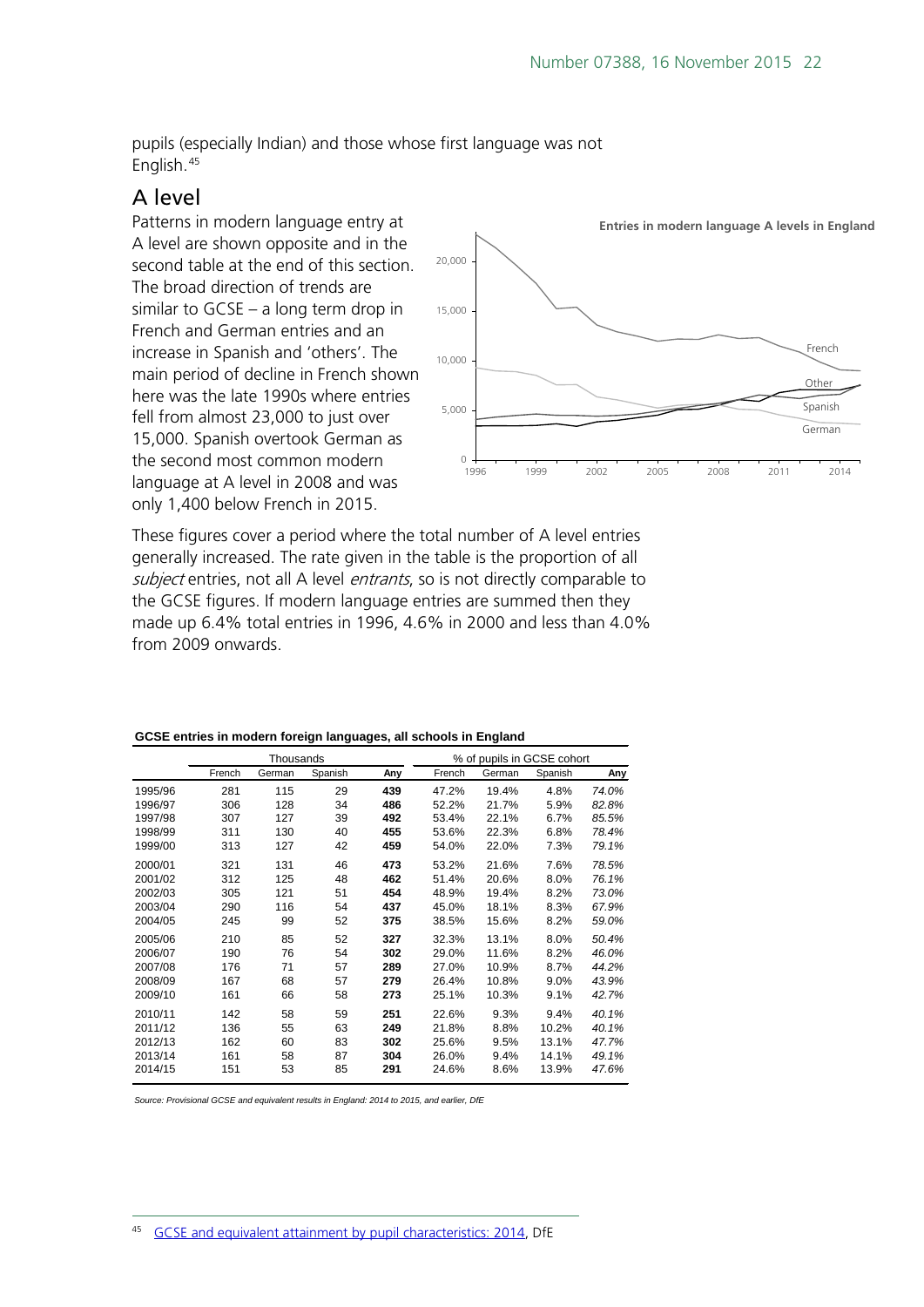|      | French | German | Spanish | Other | All    | as a % of all<br>entries |
|------|--------|--------|---------|-------|--------|--------------------------|
| 1996 | 22,718 | 9,306  | 4,095   | 3,435 | 39,554 | 6.4%                     |
| 1997 | 21,364 | 8,984  | 4,328   | 3,473 | 38,149 | 5.8%                     |
| 1998 | 19,629 | 8,903  | 4,499   | 3,457 | 36,488 | 5.4%                     |
| 1999 | 17,774 | 8,527  | 4,640   | 3,499 | 34,440 | 5.1%                     |
| 2000 | 15,240 | 7,581  | 4,516   | 3,660 | 30,997 | 4.6%                     |
| 2001 | 15,393 | 7,607  | 4,501   | 3,409 | 30,910 | 4.5%                     |
| 2002 | 13,599 | 6,367  | 4,430   | 3,860 | 28,256 | 4.4%                     |
| 2003 | 12,904 | 6,068  | 4,504   | 3,999 | 27,475 | 4.1%                     |
| 2004 | 12,480 | 5,643  | 4,650   | 4,279 | 27,052 | 4.0%                     |
| 2005 | 11,963 | 5,238  | 4,930   | 4,534 | 26,665 | 3.9%                     |
| 2006 | 12,190 | 5,534  | 5,202   | 5,084 | 28,010 | 3.9%                     |
| 2007 | 12,152 | 5,615  | 5.491   | 5,119 | 28,377 | 3.9%                     |
| 2008 | 12,605 | 5,560  | 5,728   | 5,530 | 29,423 | 4.0%                     |
| 2009 | 12,231 | 5,119  | 6,089   | 6,090 | 29,529 | 3.9%                     |
| 2010 | 12,324 | 5,055  | 6,564   | 5,912 | 29,855 | 3.8%                     |
| 2011 | 11,490 | 4,554  | 6,398   | 6,799 | 29,241 | 3.7%                     |
| 2012 | 10,871 | 4,208  | 6,198   | 7,099 | 28,376 | 3.6%                     |
| 2013 | 9.878  | 3,774  | 6,516   | 7,084 | 27,252 | 3.5%                     |
| 2014 | 9,078  | 3,716  | 6,617   | 7,066 | 26,477 | 3.6%                     |
| 2015 | 9,000  | 3,623  | 7,608   | 7,524 | 27,755 | 3.7%                     |

**A level entries of 16-18 year olds in modern foreign languages in all schools and colleges in England**

*Source: GCE/Applied GCE A/AS and Equivalent Examination Results in England, 2014/15 (Provisional), and earlier, DfE*

## <span id="page-22-0"></span>5.2 Language teachers

In November 2014 there were 13,600 teachers in state funded secondary schools in England who taught some French lessons, 7,400 Spanish, 4,800 German and 2,600 other modern languages.<sup>[46](#page-22-1)</sup> Teacher numbers have followed exam entry trends with a fall in French and German teachers (and the hours they teach) and an increase in Spanish teachers since 2010. The number of teachers/hours in other modern languages also fell despite the increase in exam entries.

Language teachers were overall less likely to have a 'relevant' post-A Level qualification in their subject. Rates varied considerably within the different languages. Around one quarter of French teachers did not have a relevant post-A level qualification in the subject compared to one third German, a half of Spanish and almost two-thirds of other modern language teachers. These high rates are in very large part due to teachers who are native speakers in their subjects but do not hold a formal 'relevant' qualification in it.

In November 2014 there were 80 full-time vacancies or temporarily filled posts for secondary language teachers in state schools in England. This was a rate of 0.7%; below the rate for all secondary classroom teachers (1.1%) and well below some other subjects such as maths and science (both 1.4%).<sup>[47](#page-22-2)</sup>

<span id="page-22-2"></span>[School workforce in England: November 2014,](https://www.gov.uk/government/statistics/school-workforce-in-england-november-2014) DfE

<span id="page-22-1"></span> $46$  These are headcounts and some teachers will be counted under more than one language category